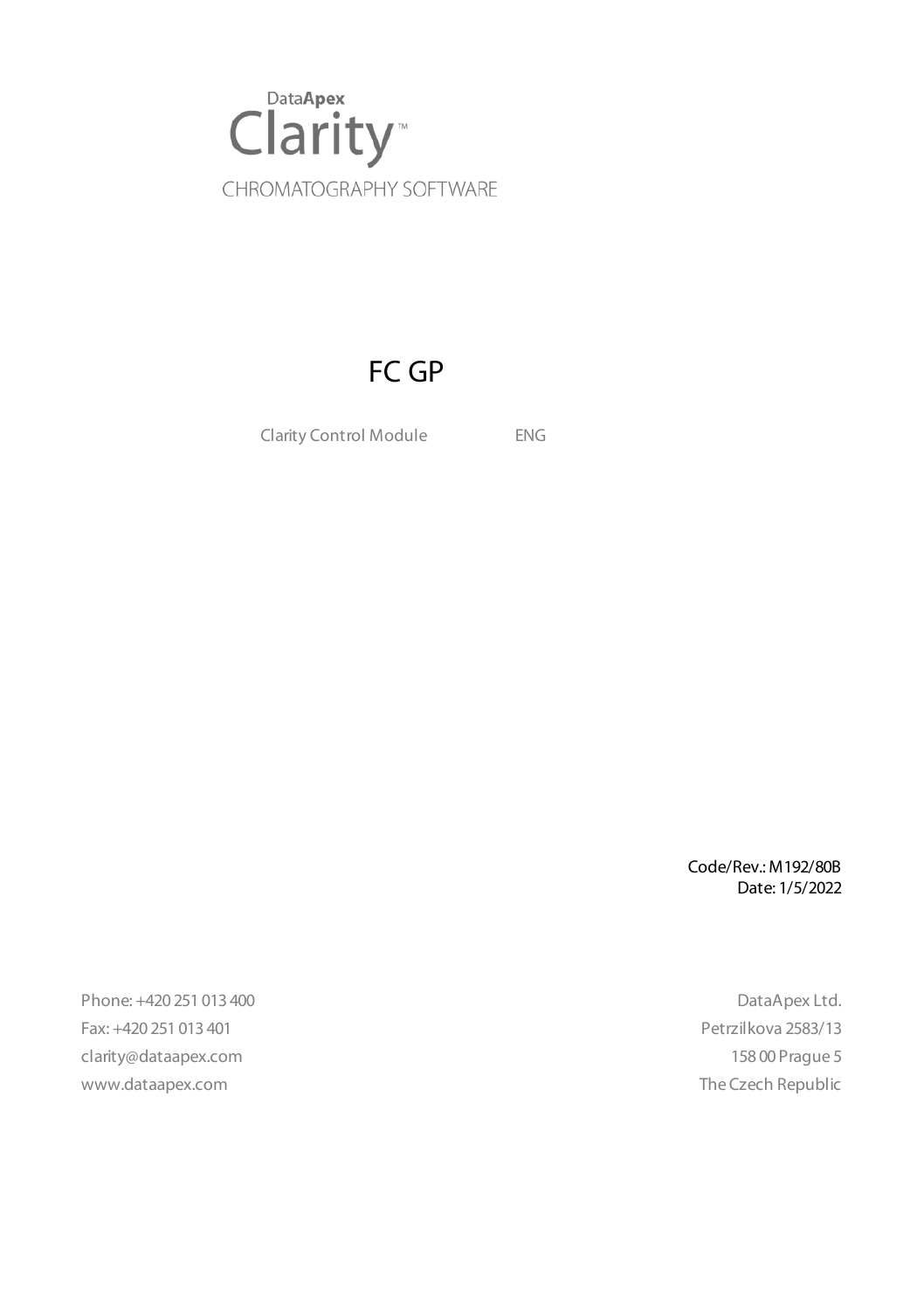Clarity®, DataApex® and  $\triangle$ <sup>®</sup> are trademarks of DataApex Ltd. Microsoft® and Windows TM are trademarks of Microsoft Corporation.

*DataApex reserves the right to make changes to manuals without prior notice. Updated manuals can be downloaded from www.dataapex.com.*

Author: DM,JK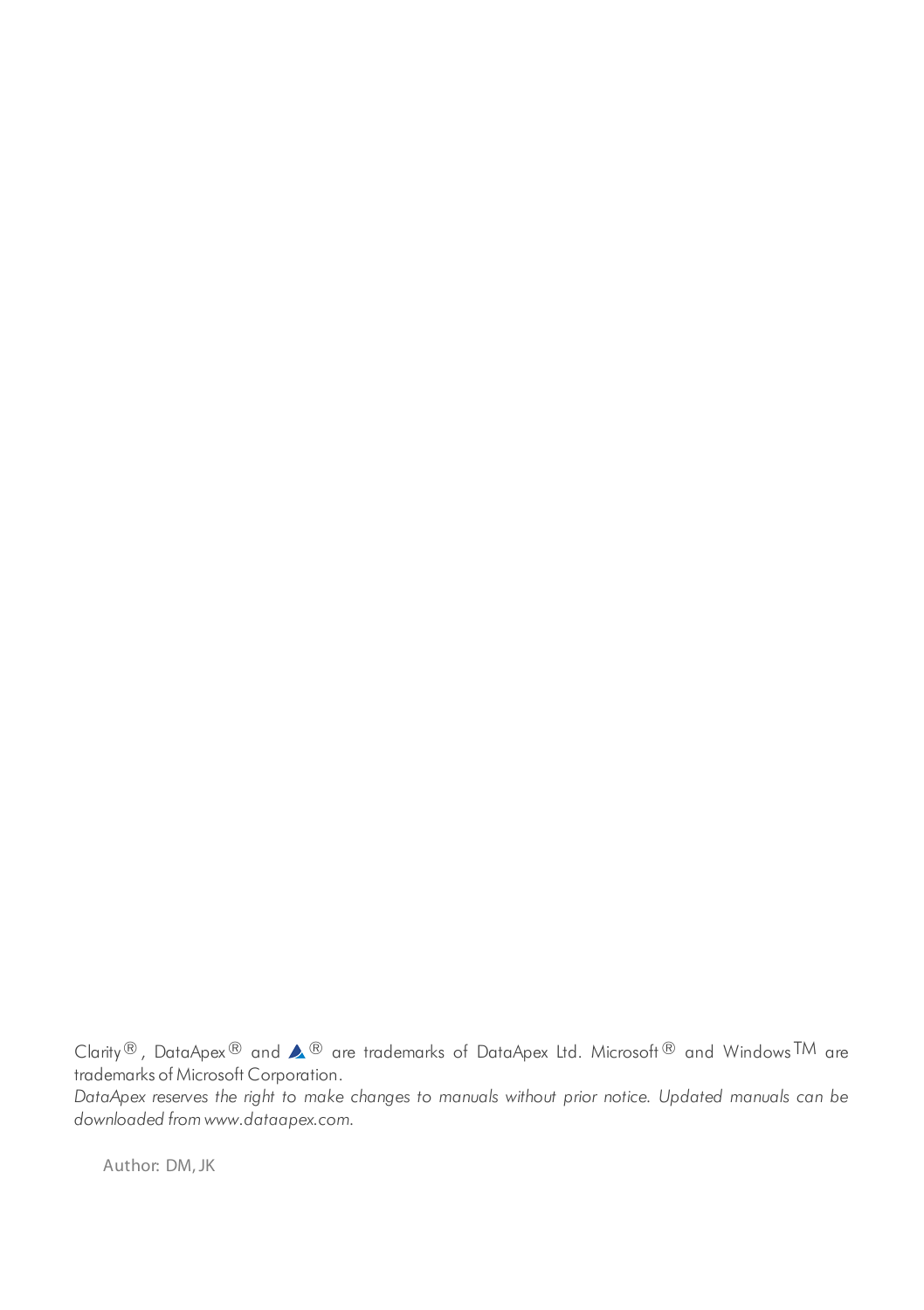# **Contents**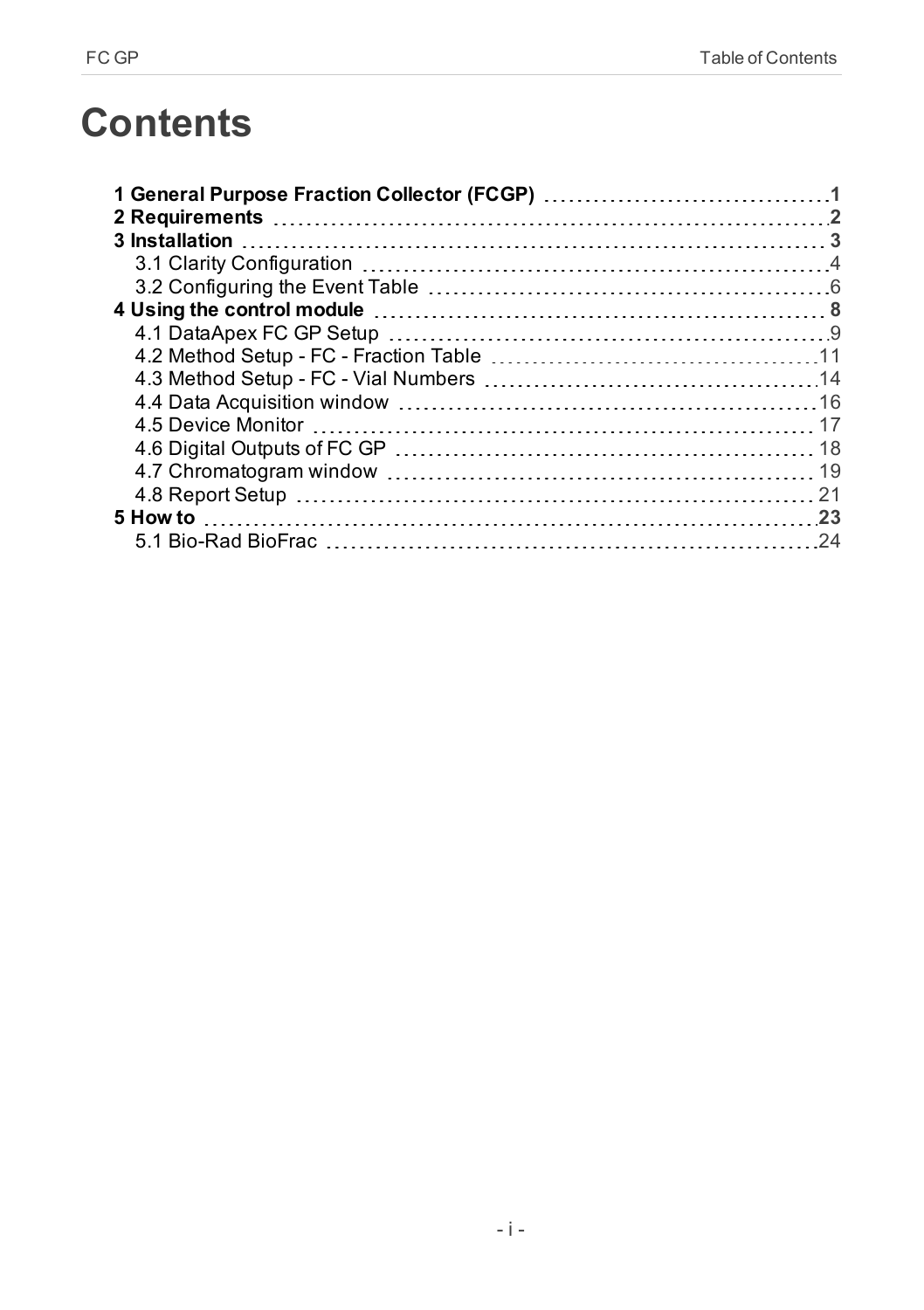To facilitate the orientation in the FC GP manual and Clarity chromatography station, different fonts are used throughout the manual. Meanings of these fonts are:

[Instrument](ms-its:Clarity.chm::/Help/020-instrument/020.000-instrument/020-instrument.htm) (blue text) marks the name of the window to which the text refers.

*Open File* (italics) describes the commands and names of fields in Clarity, parameters that can be entered into them or a window or dialog name (when you already are in the topic describing thewindow).

WORK1 (capitals) indicates the name of the file and/or directory.

*ACTIVE* (capital italics) marks the state of the station or its part.

The bold text is sometimes also used for important parts of the text and the name of the Clarity station. Moreover, some sections are written in format other than normal text. These sections are formatted asfollows:

*Note:* Notifies the reader of relevant information. *Caution:* Warns the user of possibly dangerous or very important information.

#### **▌ Marks the problem statement or trouble question.**

*Description:* Presents more detailed information on the problem, describes its causes, etc.

*Solution:* Marks the response to the question, presents a procedure how to remove it.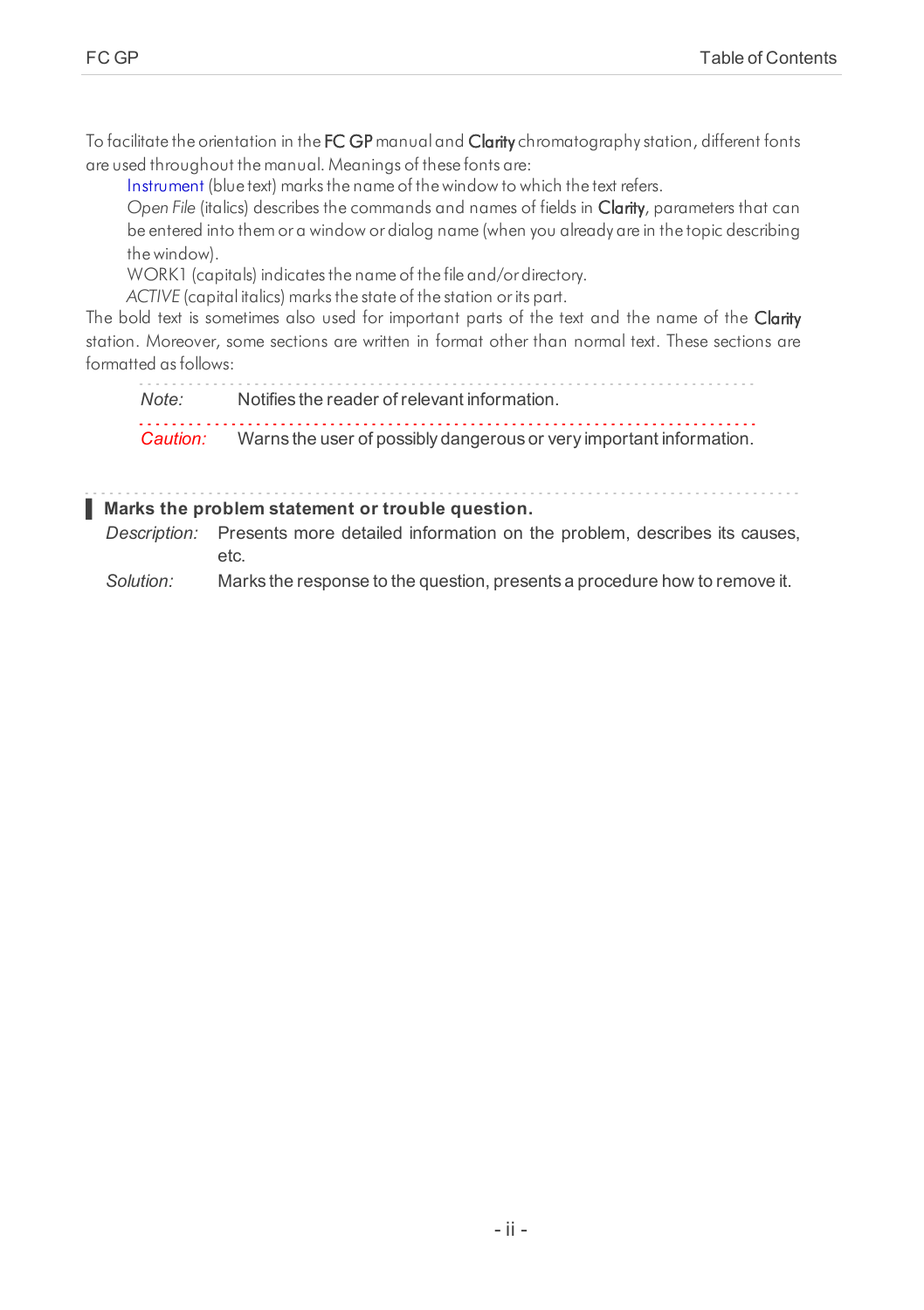# <span id="page-4-0"></span>**1 General Purpose Fraction Collector (FCGP)**

The DataApex FC GP (General Purpose Fraction Collector) control is a universal driver designed to function with Fraction Collectors controlled by Next Fraction and Collect/Waste events. The DataApex FC GP module is available for LC, GPC, LC-PDA, CE and GPC-PDA Instrument types.



*Fig 1: GeneralPurpose Fraction Collector*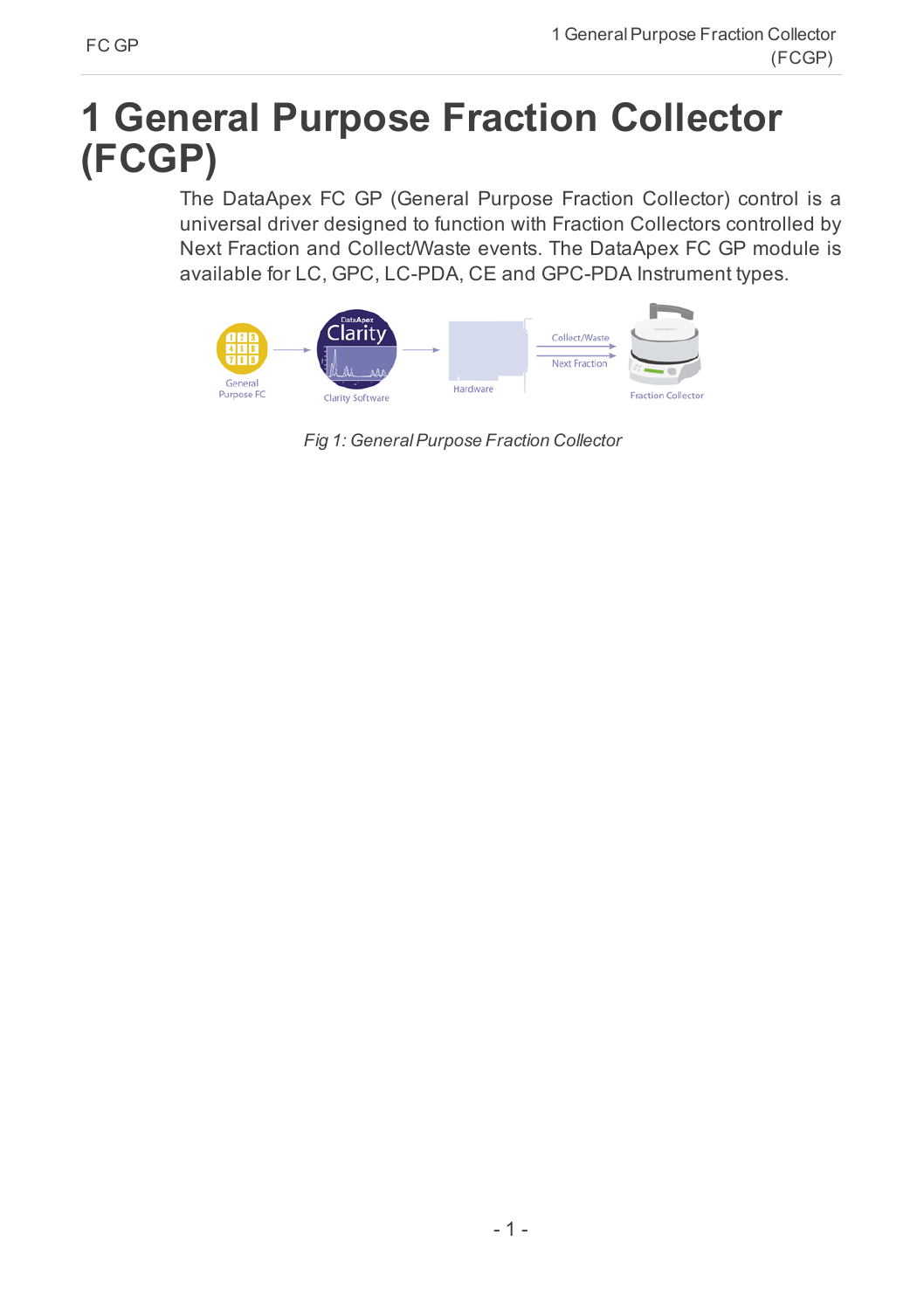# <span id="page-5-0"></span>**2 Requirements**

- Fraction Collector controlled by *Next Fraction* and *Collect/Waste* events.
- **Clarity** Installation CD ROM with LC Control (p/n A24).
- A/D converter (e.g. INT 7, Net-PAD etc.)
- Two unoccupied digital output contacts.

*Note:* Although the DataApex INT7, INT9 and Net-PAD A/D converters have 8 digital outputs each, the cables provided for them will support 4 digital outputs maximum (based on the number of channels). You may need a **SV8** or **SV9 terminal board** to access the unused digital outputs.

*Caution:* **U-PAD** and **U-PAD2** have only 2 digital outputs, so they are generally unsuitable for the operation of the general purpose fraction collector module (as you usually need one more digital output to start the analysis).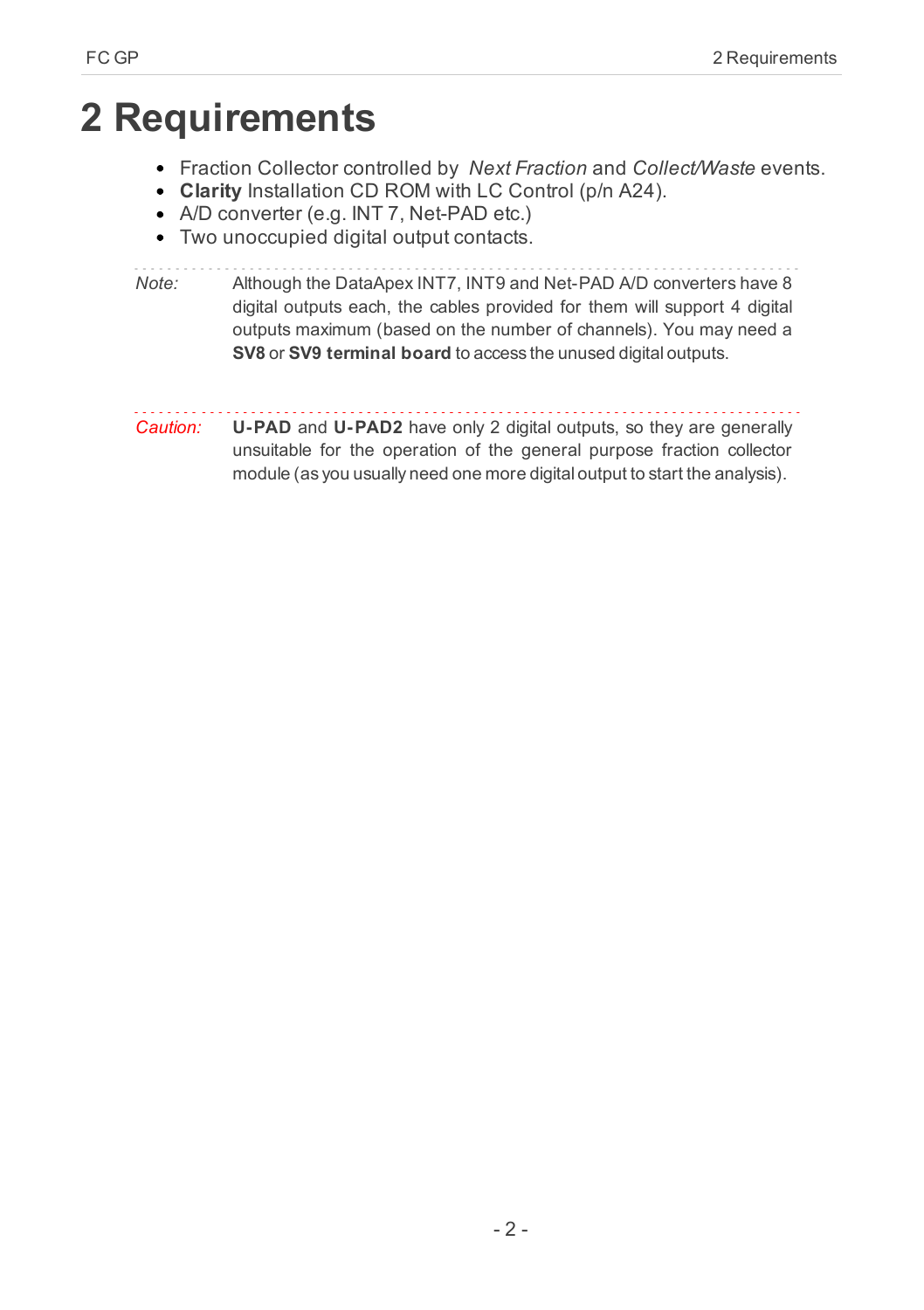# <span id="page-6-0"></span>**3 Installation**

- Install your A/D converter.
- Connect the Fraction Collector to the A/D card by the cable provided with the card.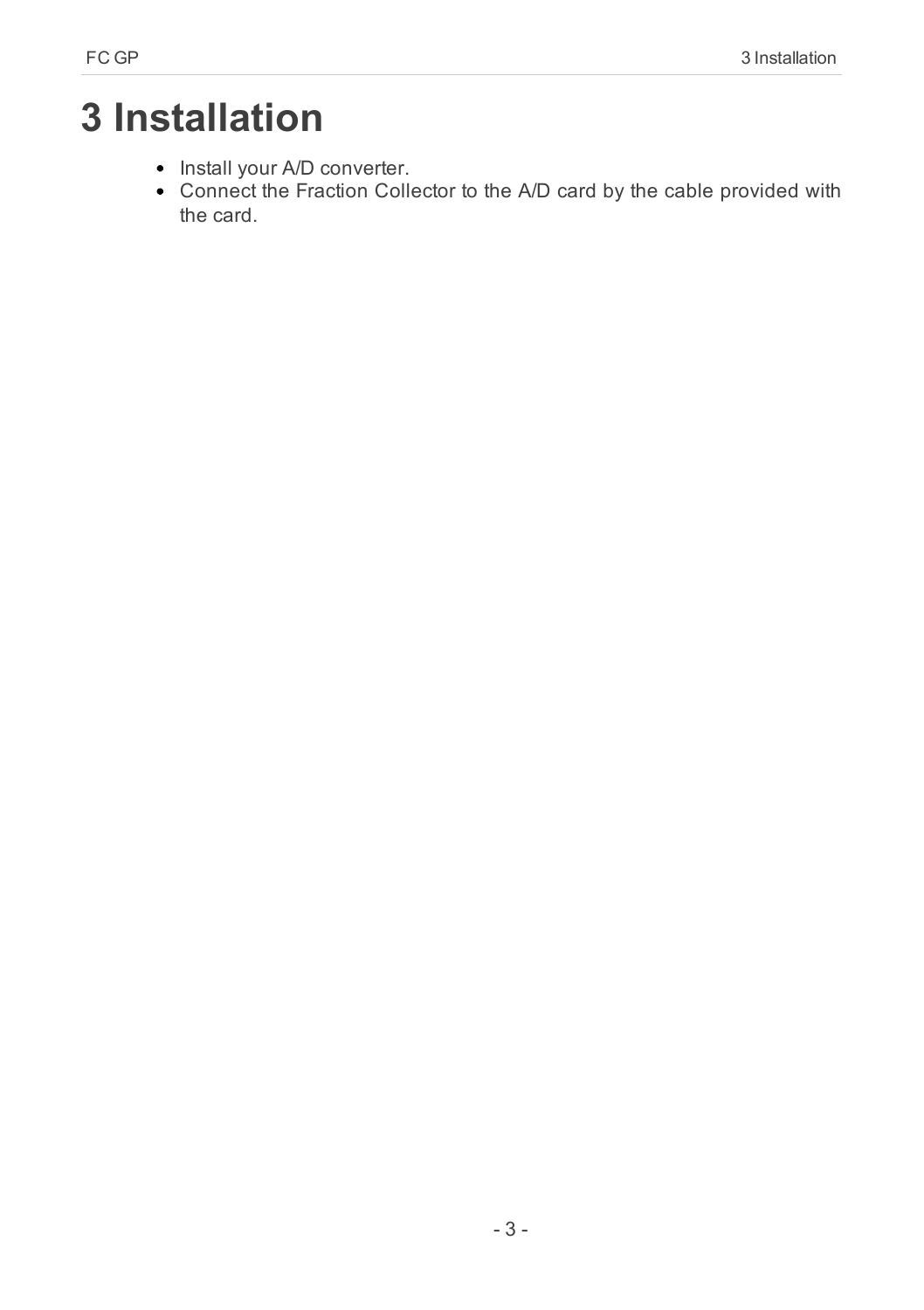# <span id="page-7-0"></span>**3.1 Clarity Configuration**



<span id="page-7-1"></span>*Fig 2: System Configuration - adding the FC GP*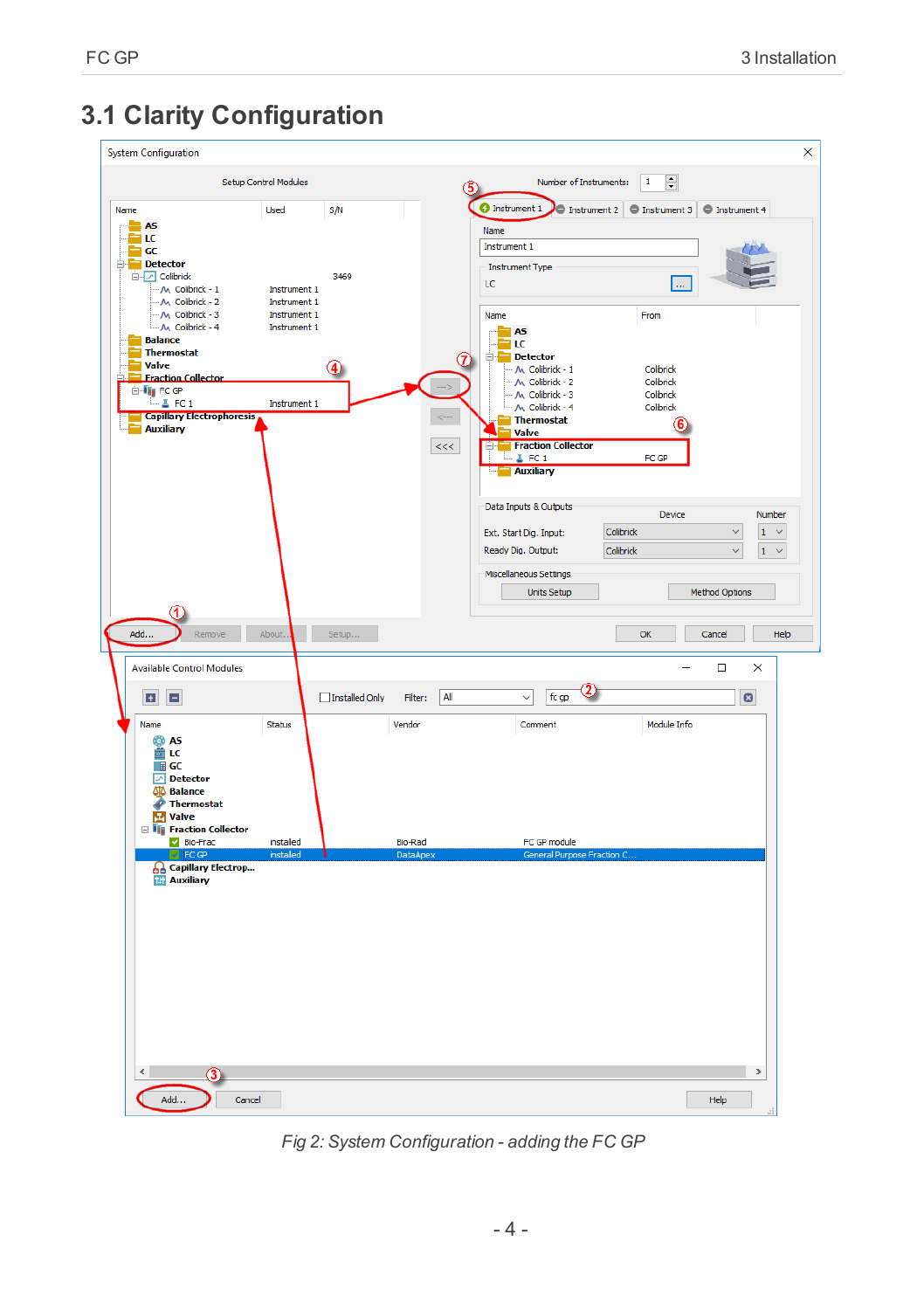

- **Start the Clarity** station by clicking on the **come on the desktop**.
- Invoke the System [Configuration](ms-its:Clarity.chm::/Help/010-clarity/010.010-system/010.010-configuration.htm) dialog accessible from the [Clarity](ms-its:Clarity.chm::/Help/010-clarity/010.000-clarity/010-clarity.htm) window using the *System – Configuration...* command.
- Press the *Add* button ① (See **[Fig](#page-7-1) 2** on pg **4**.) to invoke the [Available](ms-its:Clarity.chm::/Help/010-clarity/010.010-system/010.010-system-configuration-left.htm) Control [Modules](ms-its:Clarity.chm::/Help/010-clarity/010.010-system/010.010-system-configuration-left.htm) dialog.
- $\bullet$  You can specify the searching filter  $\hat{Q}$  to simplify the finding of the driver.
- Select the **FC GP** and press the *Add* ③ button.

The [DataApex](#page-12-0) FC GP Setup dialog will appear.

|                | DataApex UNI Setup<br>Utils\Uni_Drivers\GP_FC.rb<br>Ruby Script: | ×<br><b>COL</b> |
|----------------|------------------------------------------------------------------|-----------------|
|                |                                                                  |                 |
|                | Property                                                         | Value           |
| $\mathbf{1}$   | FC Name                                                          | FC <sub>1</sub> |
| $\overline{2}$ | Maximum Number of Positions                                      | 100             |
|                |                                                                  |                 |
|                |                                                                  |                 |
|                |                                                                  |                 |

*Fig 3: DataApex FC GP Setup*

Enter the FC GP name in the *FC Name* field.

*Note:* A detailed description of this dialog can be found in the [chapter](#page-12-0) **["DataApex](#page-12-0) FC GP Setup"** on pg **9**.

Press the *OK* button.

The **FC GP** item will appear in the *Setup Control Modules* list ④ of the System [Configuration](ms-its:Clarity.chm::/Help/010-clarity/010.010-system/010.010-configuration.htm) dialog.

Drag and drop the **FC GP** icon from the *Setup Control Modules* list ④ on the left side of the System [Configuration](ms-its:Clarity.chm::/Help/010-clarity/010.010-system/010.010-configuration.htm) dialog to the desired *Instrument* **(5)** tab on the right side  $\overline{6}$  (or use the  $\rightarrow$  button  $\overline{7}$  to do so).

*Note:* The configuration dialog of the **FC GP** module ([DataApex](#page-12-0) FC GP Setup) can be displayed any time by double-clicking on its icon or using the *Setup* button.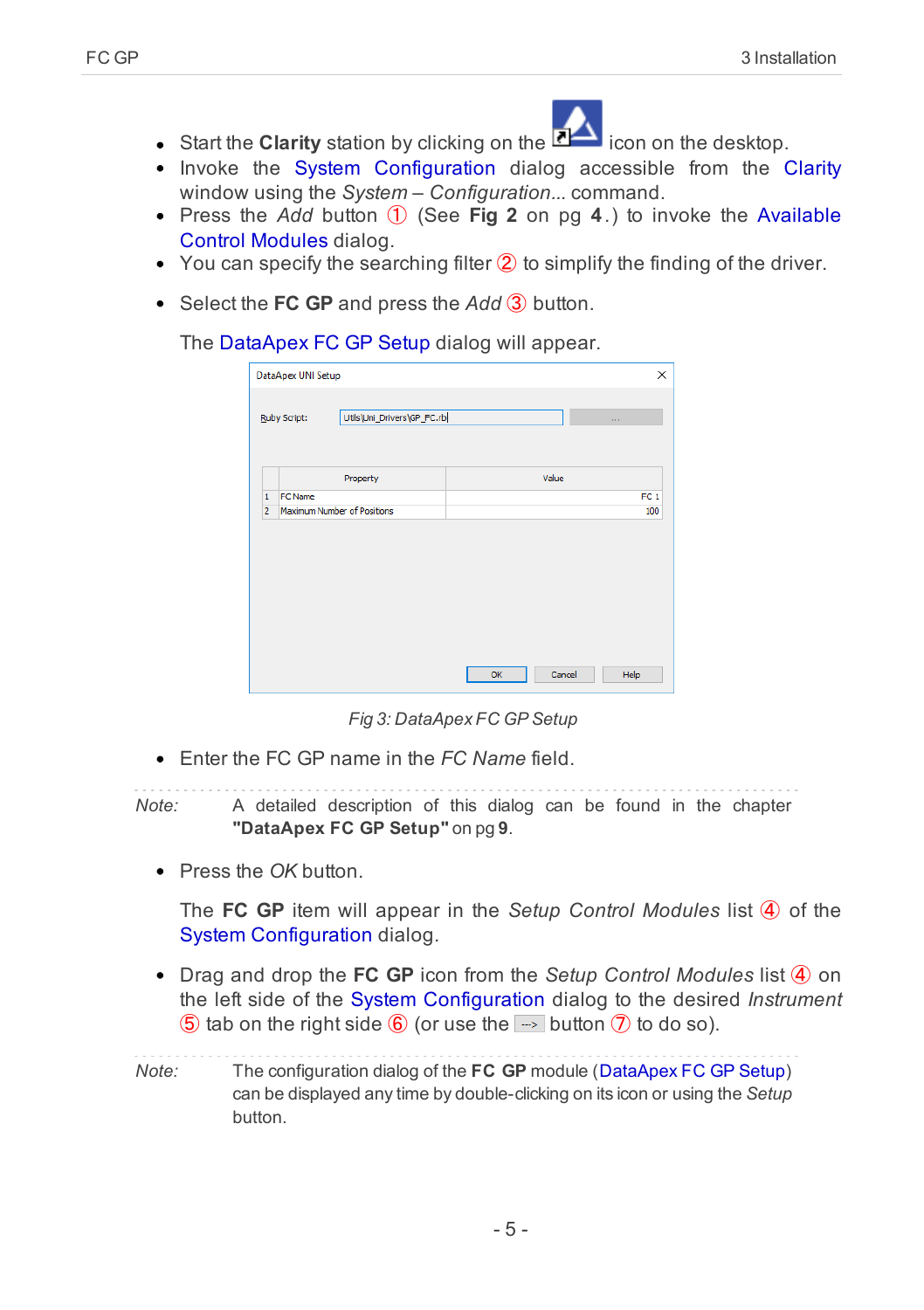# <span id="page-9-0"></span>**3.2 Configuring the Event Table**

It is necessary to assign physical **Clarity** outputs (e.g. A/D card) to the signal coming from the virtual fraction collector module in the [Event](ms-its: clarity.chm::/Help/020-instrument/020.040-method/020.040-event-table.htm) Table dialog. Source of the input should be set to DataApex FC GP. The *Input 1* conveys the *Collect/Waste* signal, where value *Up* means Collect and value *Down* means Waste. *Input 2* conveys the Next signal, as the value Up means Next.

|                         | Method Setup Preparative Test - #3; 17.12.2021 14:24:27 |            |              |                   |                   |              |                               |                  |           | $\Box$               | $\times$     |
|-------------------------|---------------------------------------------------------|------------|--------------|-------------------|-------------------|--------------|-------------------------------|------------------|-----------|----------------------|--------------|
|                         | New<br>Open                                             | 日<br>Save  | 序<br>Save as | 忥<br>Report setup | Г.<br>Audit trail |              | 矽<br>Send method by<br>e-mail | ❷<br>Help        |           |                      |              |
|                         | Common for all detectors                                |            |              |                   |                   |              |                               |                  |           |                      |              |
| Input<br>Output<br>Name |                                                         |            |              |                   |                   |              |                               |                  |           |                      |              |
|                         |                                                         | Type       | Source       | Input             | Value             | <b>Units</b> | Output Type                   | Output           | Parameter |                      | <b>Store</b> |
| 1                       | Collect                                                 | Dig. Input | FC GP        | 1                 | Up                |              | Colibrick                     | Digital Output 1 | High      |                      |              |
| $\overline{2}$          | Waste                                                   | Dig. Input | FC GP        | 1                 | Down              |              | Colibrick                     | Digital Output 1 | Low       |                      |              |
| 3                       | <b>Next</b>                                             | Dig. Input | FC GP        | $\overline{2}$    | Up                |              | Colibrick                     | Digital Output 2 | Pulse     | $\blacktriangledown$ |              |
| 4                       |                                                         |            |              |                   |                   |              |                               |                  |           |                      |              |
|                         |                                                         |            |              |                   |                   |              |                               |                  |           |                      |              |
|                         |                                                         |            |              |                   |                   |              |                               |                  |           |                      |              |

*Fig 4: Method Setup - Event Table*

Relations and the data flow of the typical FC GP configuration and settings of the *Event table* are displayed in the following scheme. The settings of the Fraction table are individual to each analysis and have to be set in accordance with the chromatogram, signal range and other parameters. When the conditions set in the *Fraction Table* are fulfilled, the fraction collector control module sends appropriate signals to the **Clarity** station. **Clarity** then, according to the events set in the *Event table*, sends the appropriate digital signal to the fraction collector via the A/D converter digital outputs.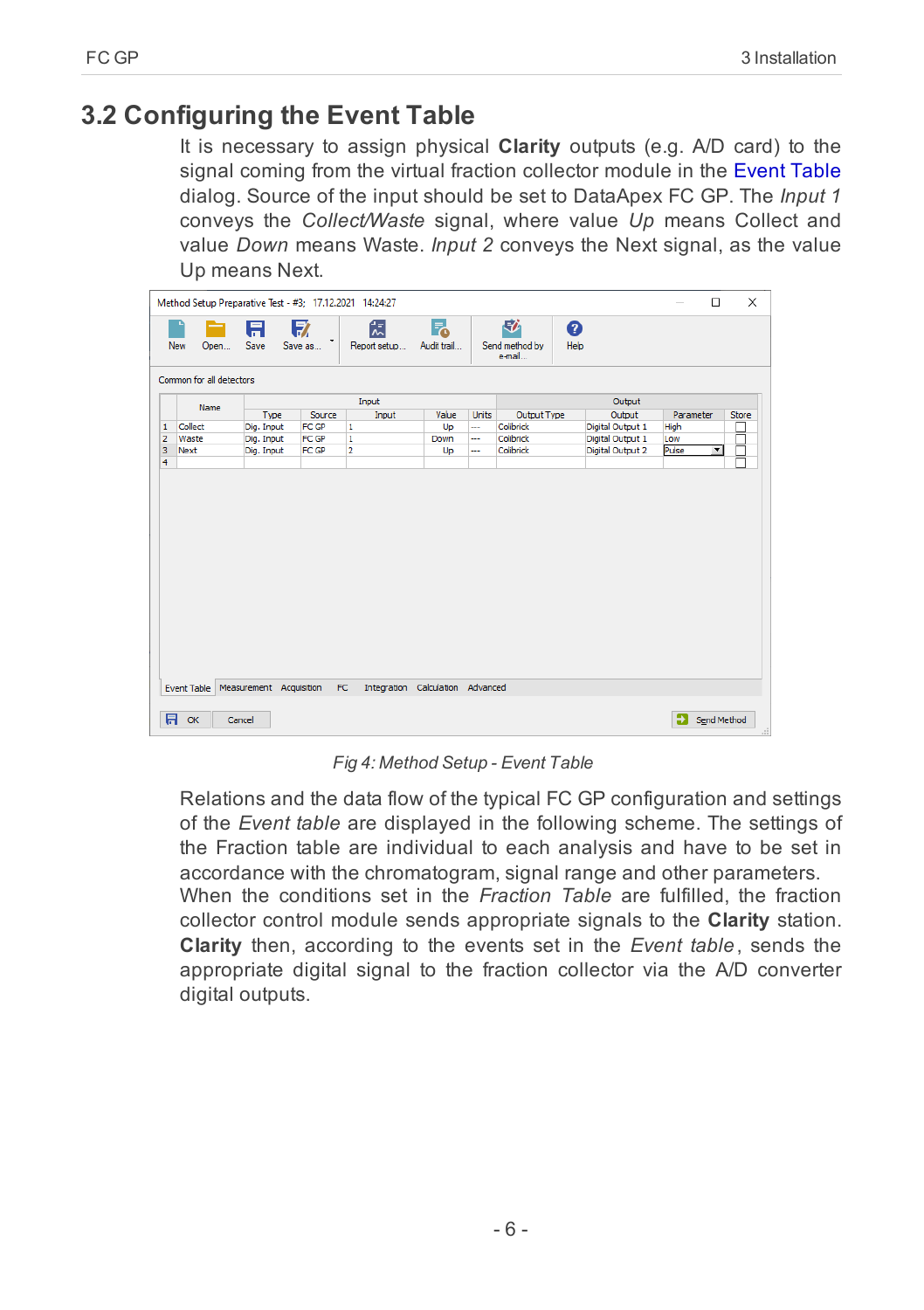|                |                          |                |                                      | <b>Clarity Controls</b>   |                    |                              |                     |                           |                |                  |       |  |
|----------------|--------------------------|----------------|--------------------------------------|---------------------------|--------------------|------------------------------|---------------------|---------------------------|----------------|------------------|-------|--|
|                |                          |                |                                      | FC GP Fraction Table      |                    |                              |                     |                           |                |                  |       |  |
|                |                          |                | Name                                 | Start Time<br>[min]       | Stop Time<br>[min] | Fraction<br>Volume<br>$[\mu$ | Signal<br>Condition | Start<br>Value            | Stop<br>Value  | Units            |       |  |
|                |                          | $\overline{1}$ | Fraction 1                           | 1.000                     | 3.000              | 1000.00 Level                |                     | 0.200                     |                | 0.150 mAU        |       |  |
|                |                          | $\overline{2}$ | Fraction 2                           | 3.000                     | 3.200              | 1000.00 None                 |                     |                           |                |                  |       |  |
|                |                          | 3              | Fraction 3                           | 3.200                     | 3.400              | 1000.00 None                 |                     | $\ddotsc$                 | $\overline{a}$ | $\ddotsc$        |       |  |
|                |                          | 4<br>١c        | Fraction 4                           | 3.400                     | 6.000              | 1000.00 Level                |                     | 0.200                     |                | 0.150 mAU        |       |  |
|                |                          |                | <b>Method Setup Preparative Test</b> |                           |                    | :laritv                      |                     | Clarity<br>Event Table    |                |                  |       |  |
|                | Common for all detectors |                |                                      | Input                     |                    |                              |                     |                           | Output         |                  |       |  |
|                | Name                     | Type           |                                      | Source                    | Input              | Value                        | Units               | Output Type               |                | Output Parameter | Store |  |
| $\overline{1}$ | Collect                  | Dig. Input     |                                      | DataApex FC GP            | 1                  | Up                           |                     | DataApex Int7 A/D         | 1              | High             |       |  |
| $\overline{a}$ | Waste                    | Dig. Input     |                                      | DataApex FC GP            | 1                  | Down                         |                     | DataApex Int7 A/D         | 1              | Low              | г     |  |
| 3<br>4         | Next                     | Dig. Input     |                                      | DataApex FC GP            | $\overline{2}$     | Up                           | $\sim$              | DataApex Int7 A/D         | $\overline{a}$ | High             | г     |  |
|                |                          |                |                                      | Hardware<br>A/D Converter |                    |                              |                     | <b>Fraction Collector</b> |                |                  |       |  |

*Fig 5: Scheme of typicalFC GP module operation*

The FC GP can also be controlled by external signals (from the control panel of the real fraction collector or by the pushbutton). In this case it is necessary (possibly in addition to the standard event table setting) to assign real **Clarity** inputs (A/D card) to the virtual signal outgoing to the FC GP. The particular A/D card should be set as *Input Source*, while the DataApex FC GP serves as the *Output Type*.

*Note:* Controlling the fraction collector using external signals is equivalent to the manual control from the Device Monitor with one exception - it is not possible to restart the automatic fraction collection using external signal. This process can be performed only from the Device Monitor.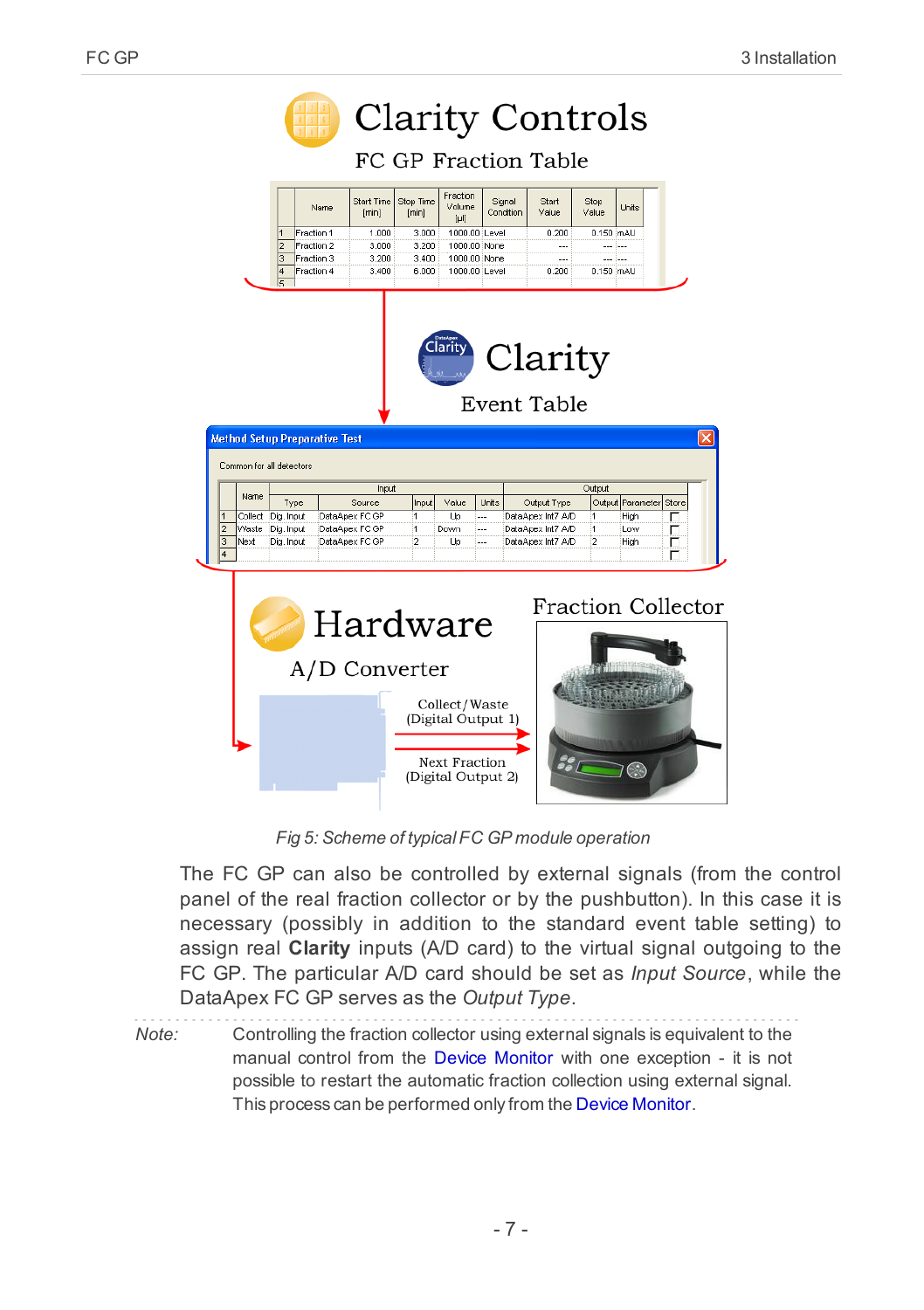# <span id="page-11-0"></span>**4 Using the control module**

New FC tab is created in the [Method](ms-its:Clarity.chm::/Help/020-instrument/020.040-method/020.040-method.htm) Setup dialog, enabling the setting of the Fraction Collector. This dialog serves for setting up the FC instrument method.

# **The general procedure of work will be following:**

- Define the fractions based on time, signal level, slope of signal etc. in the Method Setup - FC- [Fraction](#page-14-0) table.
- Set the range of vials where the fractions will be stored, and the conditions for new runs in the Method Setup - FC - Vial [Numbers](#page-17-0).
- Start the Acquisition.
- During its run the user can see the Fractions in the Data [Acquisition](ms-its:Clarity.chm::/Help/050-data-acquisition/050.000-data-acquisition/050-data-acquisition.htm) window,

#### *Note:* To see the fractions in the Data Acquisition window, click the right mouse button in the graph, Select *Graph Properties* and enable the *Show Events* checkbox.

- In the Device [Monitor](#page-20-0) the user can overview and control the whole process. For example, check current fraction or its volume, force next fraction, stop collecting, etc.
- After the analysis (fraction collecting) the user can open the chromatogram, review the fractions in the graph and dedicated result table [\(Chromatogram](#page-22-0) - FC Result) and eventually print the report.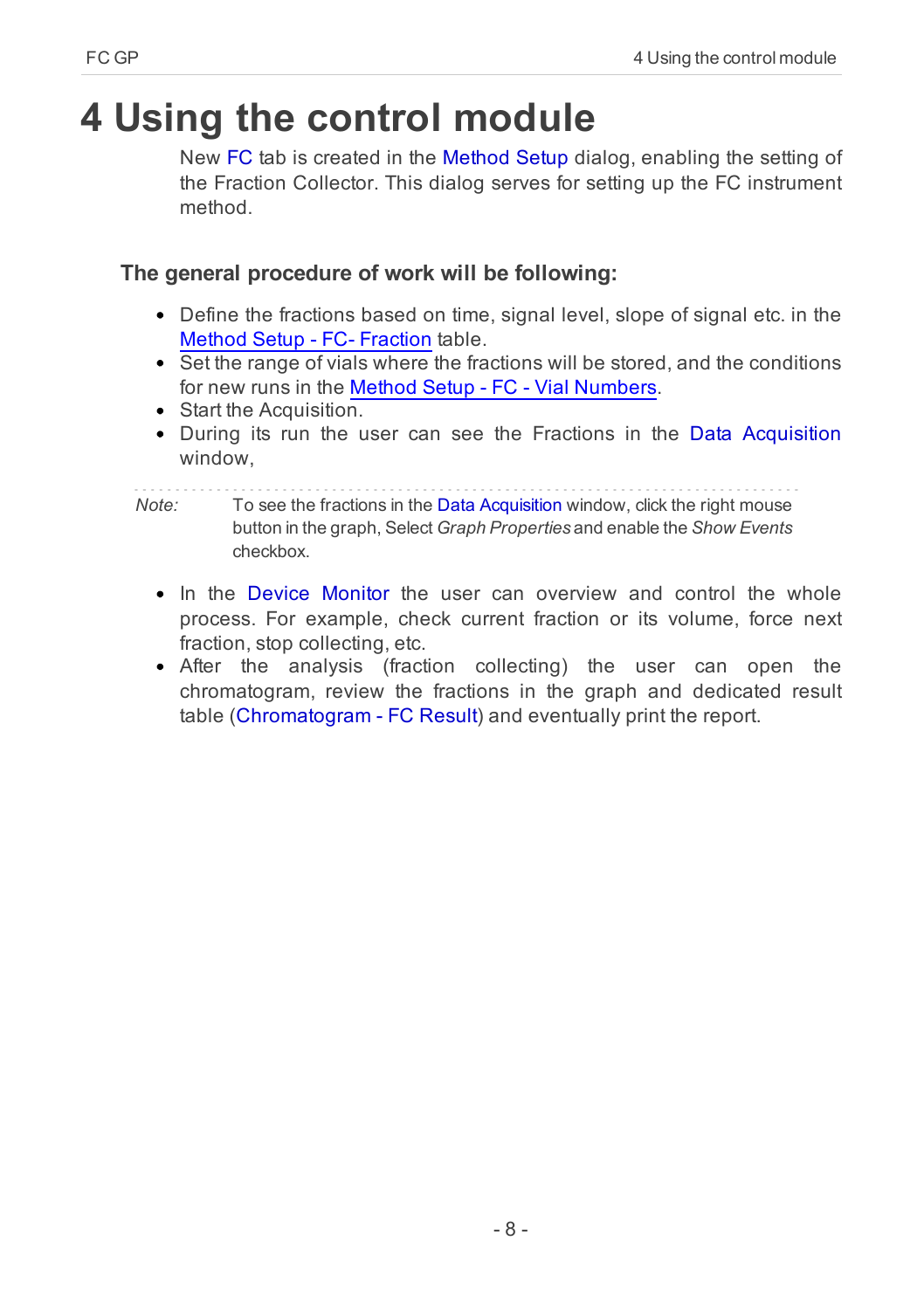# <span id="page-12-0"></span>**4.1 DataApex FC GP Setup**

The DataApex FC GP Setup dialog serves for setting the custom names for the **FC GP** module itself and for it's digital inputs and outputs.

|                | DataApex UNI Setup<br>Utils\Uni_Drivers\GP_FC.rb<br><b>Ruby Script:</b> | $\sim 100$      |
|----------------|-------------------------------------------------------------------------|-----------------|
|                | Property                                                                | Value           |
| $\mathbf{1}$   | <b>FC Name</b>                                                          | FC <sub>1</sub> |
| $\overline{2}$ | Maximum Number of Positions                                             | 100             |
|                |                                                                         |                 |
|                |                                                                         |                 |

*Fig 6: DataApex FC GP Setup*

#### **Name**

Allows to set a custom name for the **FC GP** module.

#### **Digital Input Names**

Allows to change the names of digital inputs.

| <b>Digital Input Names</b> |                |  |
|----------------------------|----------------|--|
| Input<br>no.               | Descriptions:  |  |
| $\mathbf{1}$               | Collect        |  |
| $\mathcal{P}$              | Next           |  |
| OK                         | Cancel<br>Help |  |

*Fig 7: Digital Input Names*

## **Digital Output Names**

Allows to change the names of digital outputs. These names will be used in the Digital Output [Control](#page-21-0) dialog [described](#page-21-0) on pg **18**.

| <b>Digital Output Names</b> |                |  |
|-----------------------------|----------------|--|
| Output<br>no.               | Descriptions:  |  |
| 1                           | Collect        |  |
| $\overline{\phantom{a}}$    | Next           |  |
| OK                          | Cancel<br>Help |  |

*Fig 8: DigitalOutput Names*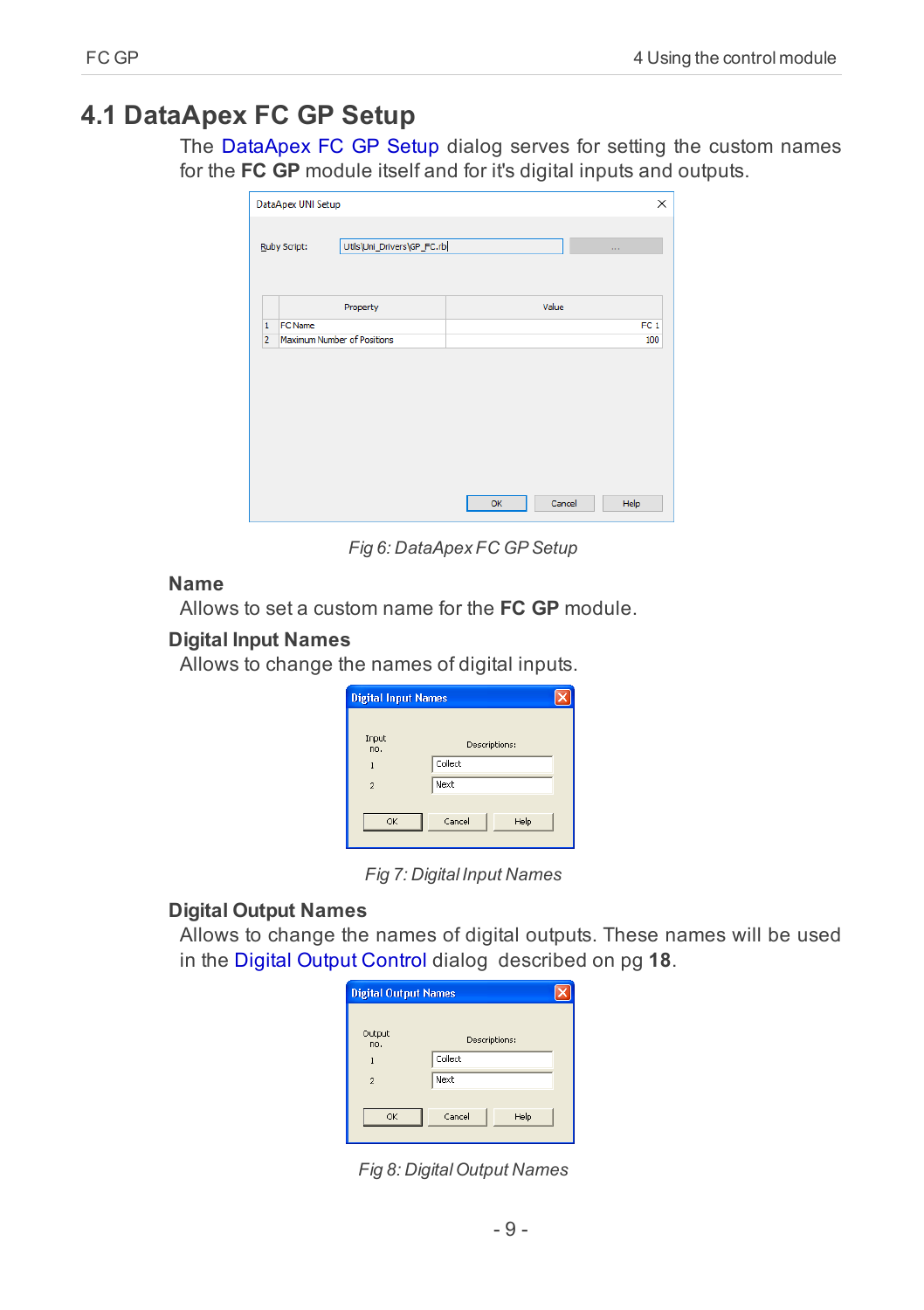*Note:* Default name for the FC GP is *FC 1*, default names for Input 1/Output 1 and Input 2/Output 2 are *Collect* and *Next*, respectively.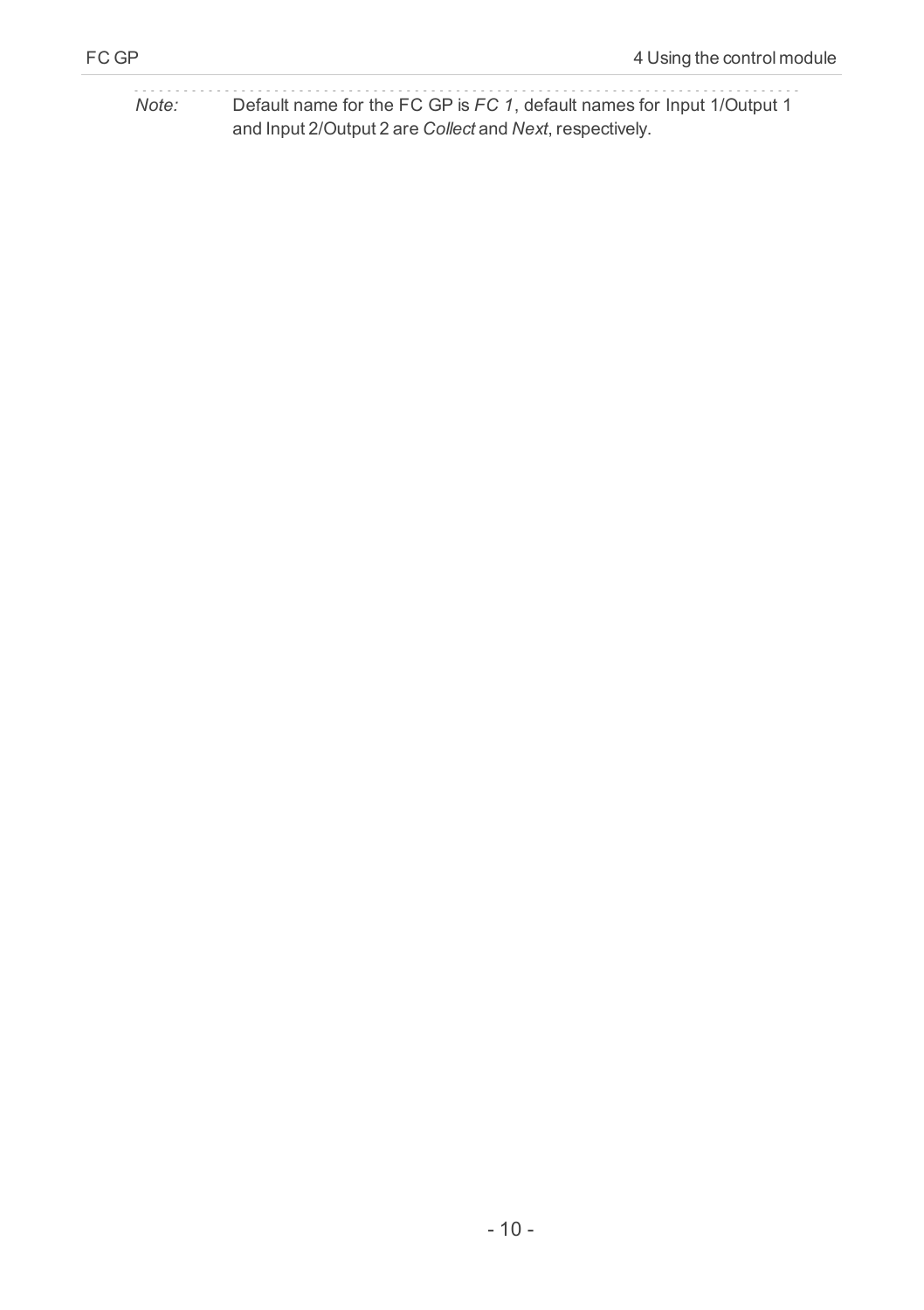$\times$ 

 $\overline{ }$ 

Send Method

From FRC

| <b>New</b>     | Open                     | A<br>Save           | 57<br>Save as              |                                               | 微<br>Report setup                          | Г.<br>Audit trail              | 尉<br>Send method by<br>e-mail |      | 0<br><b>Help</b>        |             |
|----------------|--------------------------|---------------------|----------------------------|-----------------------------------------------|--------------------------------------------|--------------------------------|-------------------------------|------|-------------------------|-------------|
| Select FC      |                          |                     |                            | FC GP                                         |                                            | $\overline{\phantom{a}}$       | $\triangledown$ Enabled       |      |                         |             |
|                |                          |                     |                            |                                               | FC GP FC Method                            |                                |                               |      | FRC Status              |             |
|                | <b>Fraction Table</b>    | <b>Vial Numbers</b> |                            |                                               |                                            |                                |                               |      |                         |             |
| 1              | Flow Rate                | mL/min              | 0.5                        | <b>Delay Volume</b><br>Detector - Valve<br>mL | <b>Delay Volume</b><br>Valve - Vial<br>0.2 | mL                             |                               |      |                         |             |
|                | Name                     |                     | <b>Start Time</b><br>[min] | Stop Time<br>[min]                            | Fraction<br>Volume<br>[mL]                 | <b>Detector Signal</b>         |                               |      | <b>Signal Condition</b> | Level Start |
| $\mathbf{1}$   |                          |                     | 0.000                      | 0.300                                         |                                            | 1.00 Colibrick - Colibrick - 1 |                               | None |                         |             |
| $\overline{2}$ | Compound 1<br>Compound 2 |                     | 0.450                      | 0.700                                         |                                            | 1.00 Colibrick - Colibrick - 1 |                               | None |                         |             |
| 3              | Compound 3               |                     | 0.900                      | 1,100                                         |                                            | 1.00 Colibrick - Colibrick - 1 |                               | None |                         |             |

# <span id="page-14-0"></span>**4.2 Method Setup - FC - Fraction Table**

*Fig 9: FC - Fraction Table tab*

#### **Delay Volume Detector - Valve**

Damo Mode: Ready

Event Table Measurement Acquisition FC Integration Calculation Advanced

Sets the volume of the tubing between the detector and the waste/collect valve of an appropriate fraction collector. Volume units are derived from the Flow Rate Units entered in the Instrument Method Sending dialog. The delayed volume can be indicated in the Data [Acquisition](#page-19-0) window to see it, it is necessary to right click the graph, choose *Properties…* to open

the Graph Properties dialog and check the Show Events checkbox.

#### **Delay Volume Valve - Vial**

Sets the volume of the tubing between the waste/collect valve and the vial in the fraction collector tray. Volume units are derived from the Flow Rate Units entered in the Instrument Method Sending dialog. When the fraction collector contains no waste/collect valve, this field should be left empty, with entire delay volume entered in *Delay Volume Detector - Valve* field.

#### **Flow Rate**

**EDC Statue** 

**R** OK Cancel

Sets the overall flow rate through the column. Flow rate units are taken from the Instrument Method Sending dialog.

*Note:* The flow rate is currently defined as a constant value. In the future, it will be possible to use either the theoretical flow rate defined in the gradient table or the real flow rate measured by the selected auxiliary signal.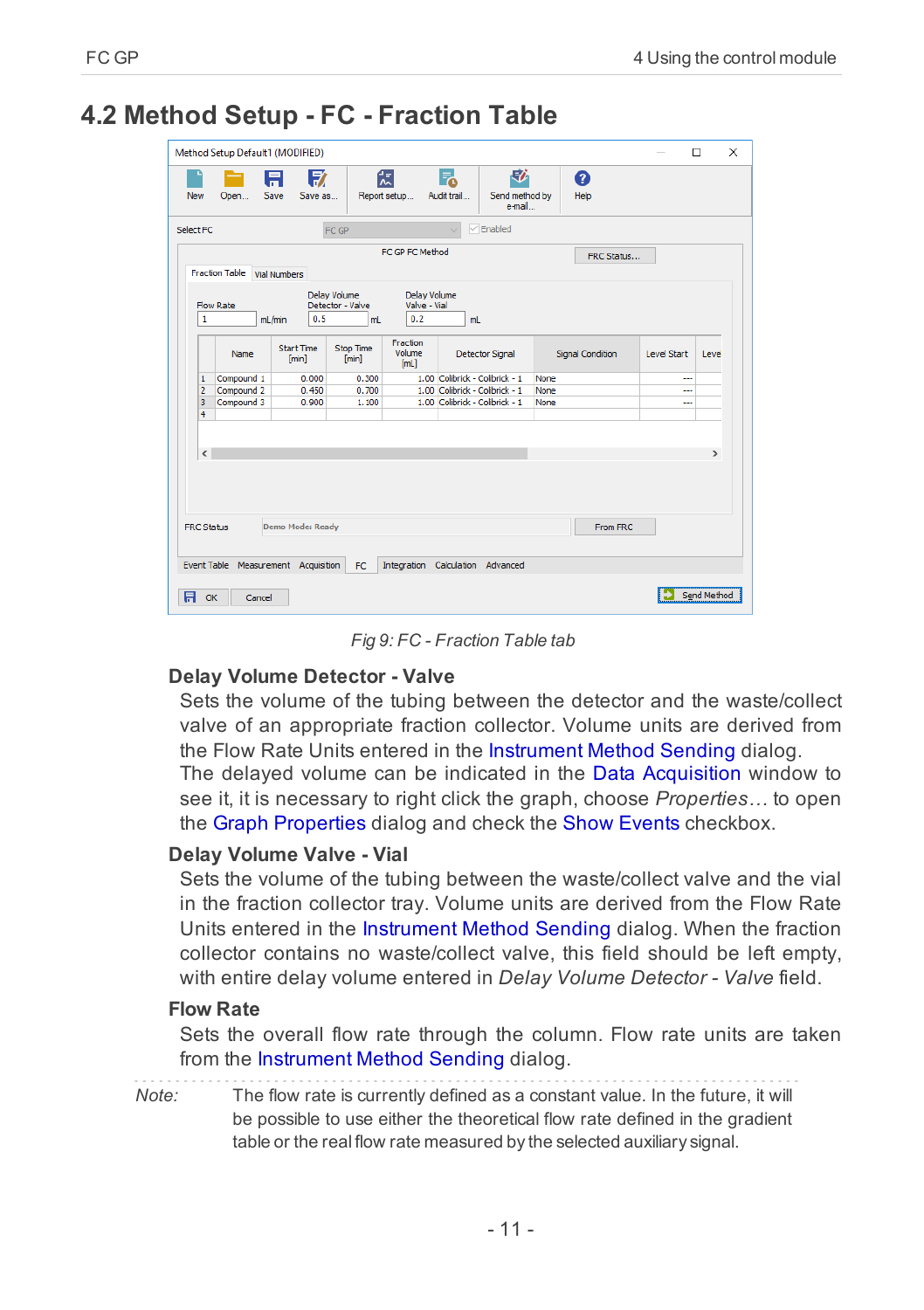## **Detector Signal**

Selects the signal of the detector used for the signal condition evaluation.

### **Fraction Table**

A table used for setting the conditions for collecting individual fractions.

## **Name**

The name will be stored in the result table for all fractions collected by the respective row conditions.

## **Start Time [min]**

If the *Signal Condition* is set to *None*, the Start Time value represents the start of the collection interval. If the *Signal Condition* is set to *Level* or *Slope*, this value is the beginning of the interval where the check for the starting condition is performed. The *Start Time* is set in minutes.

## **Stop Time [min]**

If the *Signal Condition* is set to *None*, the Stop Time value represents the end of the collection interval. If the *Signal Condition* is set to *Level* or *Slope*, this value is the end of the interval where the check for the starting condition is performed. The Stop Time is set in minutes.

## **Fraction Volume**

The maximal volume collected as one fraction. If the collected volume exceeds this value, the vial is automatically changed and the fraction is collected in two or more vials. This value should be lower or equal to the vial volume to prevent vial overflow. Fraction volume units are recovered from the Instrument Method Sending dialog.

## **Signal Condition**

Can be set to *None*, *Level* or *Slope*.

- None The fractions are collected in the whole defined time interval based on the set fraction volume.
- Level The fraction collection starts inside the defined time interval when the detector signal increases above the *Start Value* and stops when the detector signal decreases below *Stop Value* . If these conditions are fulfilled more than once in a given interval, the fraction collection is performed more than once changing the vial after each *Stop Value*.
- Slope The fraction collection starts inside the defined interval when the first derivation of the detector signal increases above the *Start Value* and stops when the derivation of the detector signal first decreases below and then increases above the negative *Stop Value*. If these conditions are fulfilled more than once in a given interval, the fraction collection is performed more than once changing the vial after each *Stop Value*.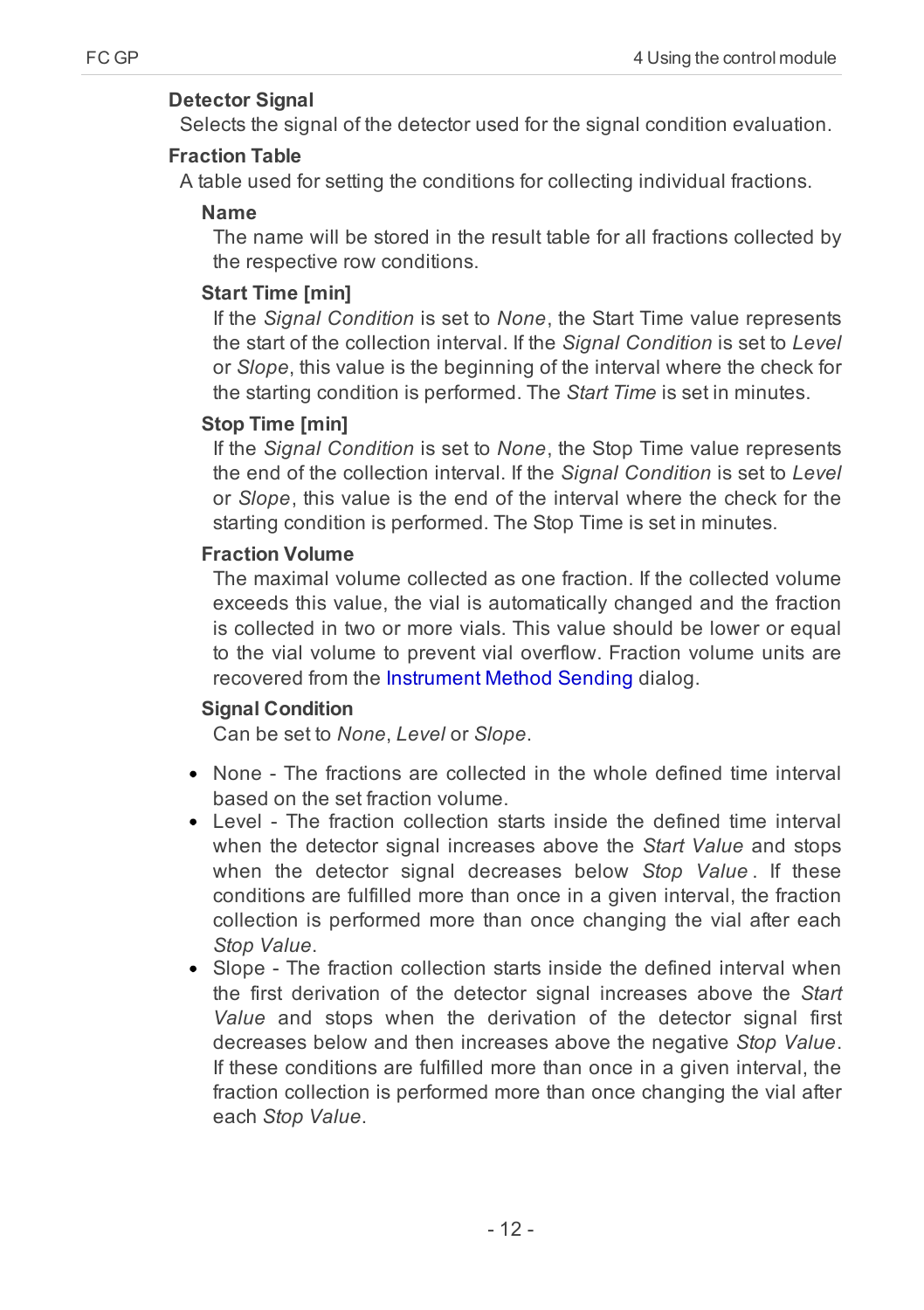*Note:* When the *Signal Condition* is set to *Level* or *Slope* and the interval ends before reaching the Stop Value, the collection of the given fraction is terminated immediately.

#### **Start Value**

Part of the *Signal Condition* parameter. It defines the fraction starting signal level or slope. The value is set in units specified by *Units*.

#### **Stop Value**

Part of the *Signal Condition* parameter. It defines the fraction end signal level or slope. The value is set in units specified in the *Units* column.

#### **Units**

Units of the *Start Value* and *Stop Value* parameters. These units are taken from the detector used.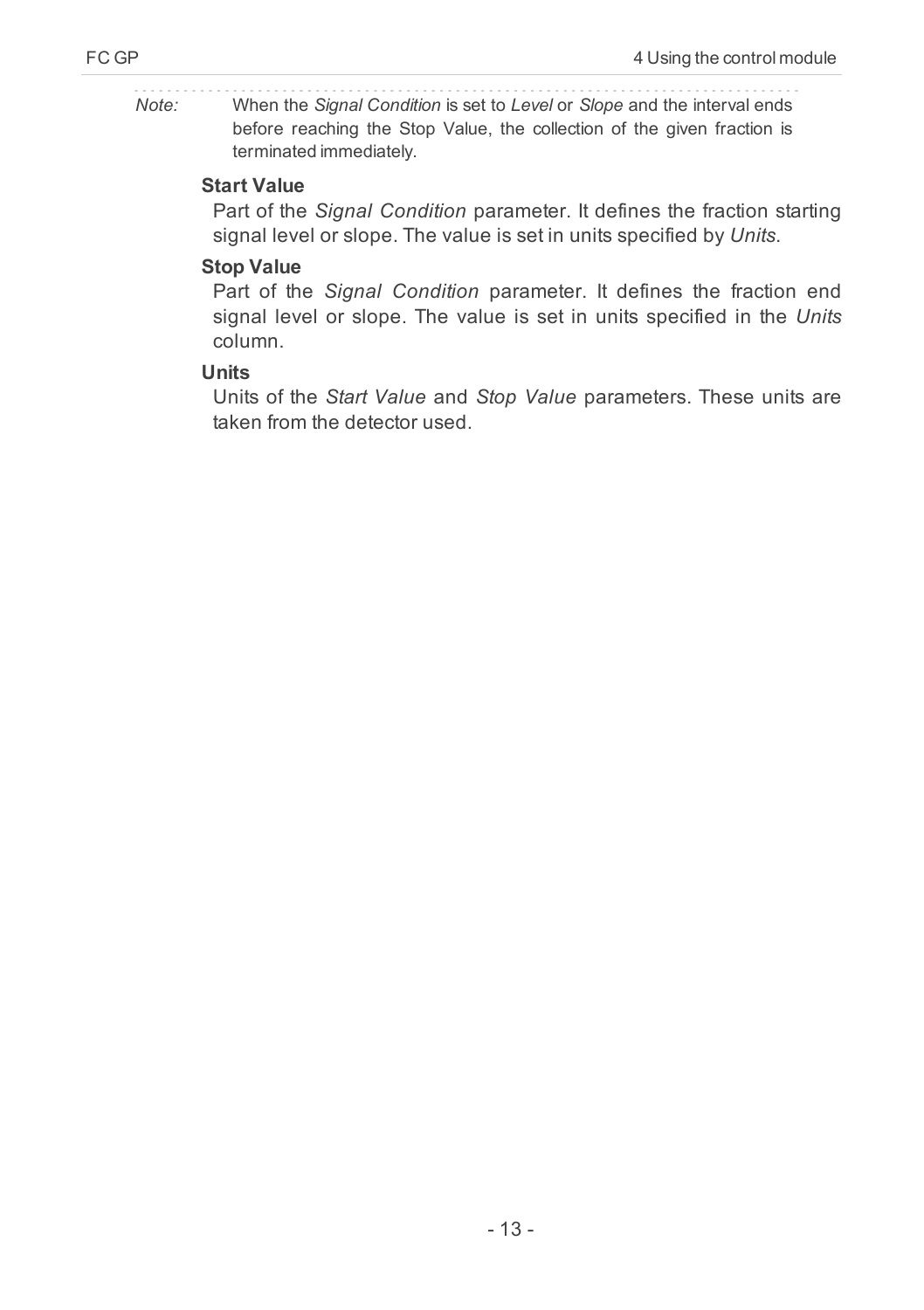# <span id="page-17-0"></span>**4.3 Method Setup - FC - Vial Numbers**

| Method Setup Default1 (MODIFIED)                                                                                                                                                                                                                                                                                                                                                                       | п           | $\times$ |
|--------------------------------------------------------------------------------------------------------------------------------------------------------------------------------------------------------------------------------------------------------------------------------------------------------------------------------------------------------------------------------------------------------|-------------|----------|
| 尉<br>忥<br>57<br>F.<br>Ħ<br>Q<br>Save<br>New<br>Report setup<br>Audit trail<br>Send method by<br>Help<br>Open<br>Save as<br>e-mail                                                                                                                                                                                                                                                                      |             |          |
| $\sqrt{\frac{1}{2}}$ Enabled<br>Select FC<br>FC GP<br>U                                                                                                                                                                                                                                                                                                                                                |             |          |
| FC GP FC Method<br>FRC Status<br><b>Vial Numbers</b><br><b>Fraction Table</b>                                                                                                                                                                                                                                                                                                                          |             |          |
| <b>Start Vial Number</b><br><b>Last Vial Number</b><br>Vial Number<br>Vial Number<br>10<br>1<br><b>Reset at</b><br><b>After Last Vial</b><br><b>C</b> Each Run<br>(O) Waste<br>◯ Start Sequence<br>○ Shutdown<br>O Open Instrument<br>Vial Change Options<br>Waste During Vial Change<br>Volume 0<br>mL<br>Change Vial when Collecting and Peak Top is Detected<br>Collect All<br>Vial Volume 10<br>mL |             |          |
| <b>Demo Mode: Ready</b><br>From FRC.<br><b>FRC Status</b>                                                                                                                                                                                                                                                                                                                                              |             |          |
| Event Table Measurement Acquisition<br>Integration Calculation Advanced<br><b>FC</b><br>日<br>OK<br>Cancel                                                                                                                                                                                                                                                                                              | Send Method |          |

*Fig 10: FC - Vial Numbers tab*

## **Start Vial Number**

#### **Vial Number**

Sets the number of the vial where the first collected fraction will be stored. The current vial number is incremented each time when the Next signal is activated. The information about the vial number is stored in the Result Table.

#### **Reset at**

Specifies the conditions of the current vial number setting to the *Start Vial Number*. This is possibly done in three different situations:

- Each Run vial number is reset at the start of each acquisition.
- Start Sequence vial number is reset only at the start of sequence.
- Open Instrument vial number is reset only once, when the Instrument is opened.

## **Last Vial Number**

#### **Vial Number**

Sets the number of the last available vial.

#### **After Last Vial**

Specifies the action executed when the current vial number exceeds the *Last Vial Number*.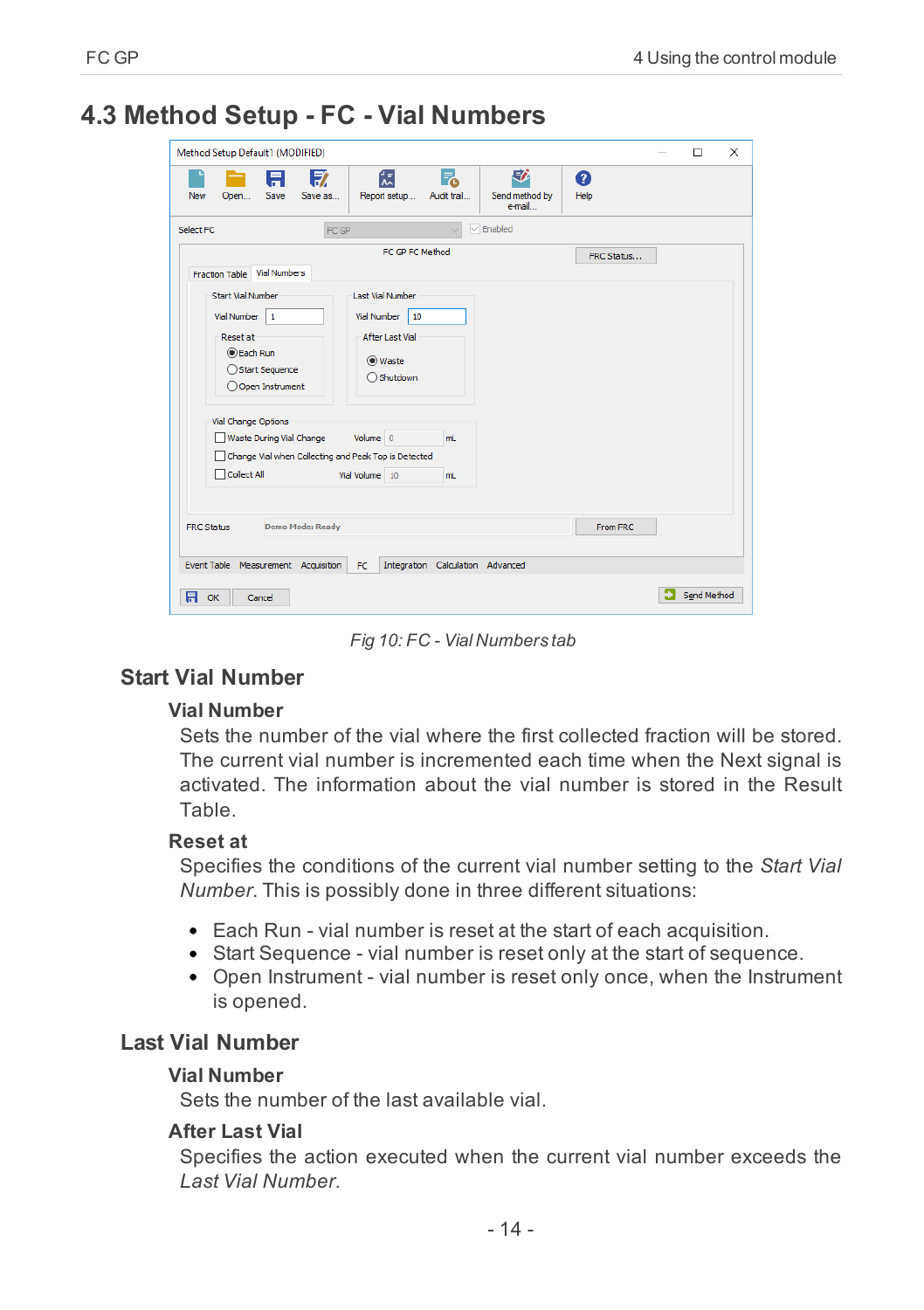- Waste the acquisition continues, but the fraction table is ignored and everything is automatically wasted.
- Shutdown the acquisition is immediately stopped and the analysis aborted.

# **Vial Change Options**

# **Waste During Vial Change**

This option can be enabled to prevent spilling when the vial is changed during collecting. It temporarily stops the fraction collection before changing the vial and restarts it again when the vial is changed. The vial is changed in the middle of the wasting interval; the volume wasted during a vial change can be specified ( *Volume* field). Volume units are taken from the Instrument Method Sending dialog.

# **Change Vial when Collecting and Peak Top is Detected**

If enabled, a vial is automatically changed, when a peak top is detected during collecting.

# **Collect All**

When checked, all the peaks during acquisition are collected, regardless of settings in the Fraction Table. FC module is then sending *Next Fraction* command only, so this option is feasible for fraction collector without a waste valve installed. Maximum amount of eluent collected in a single vial is limited by the value in the*Vial Volume* field.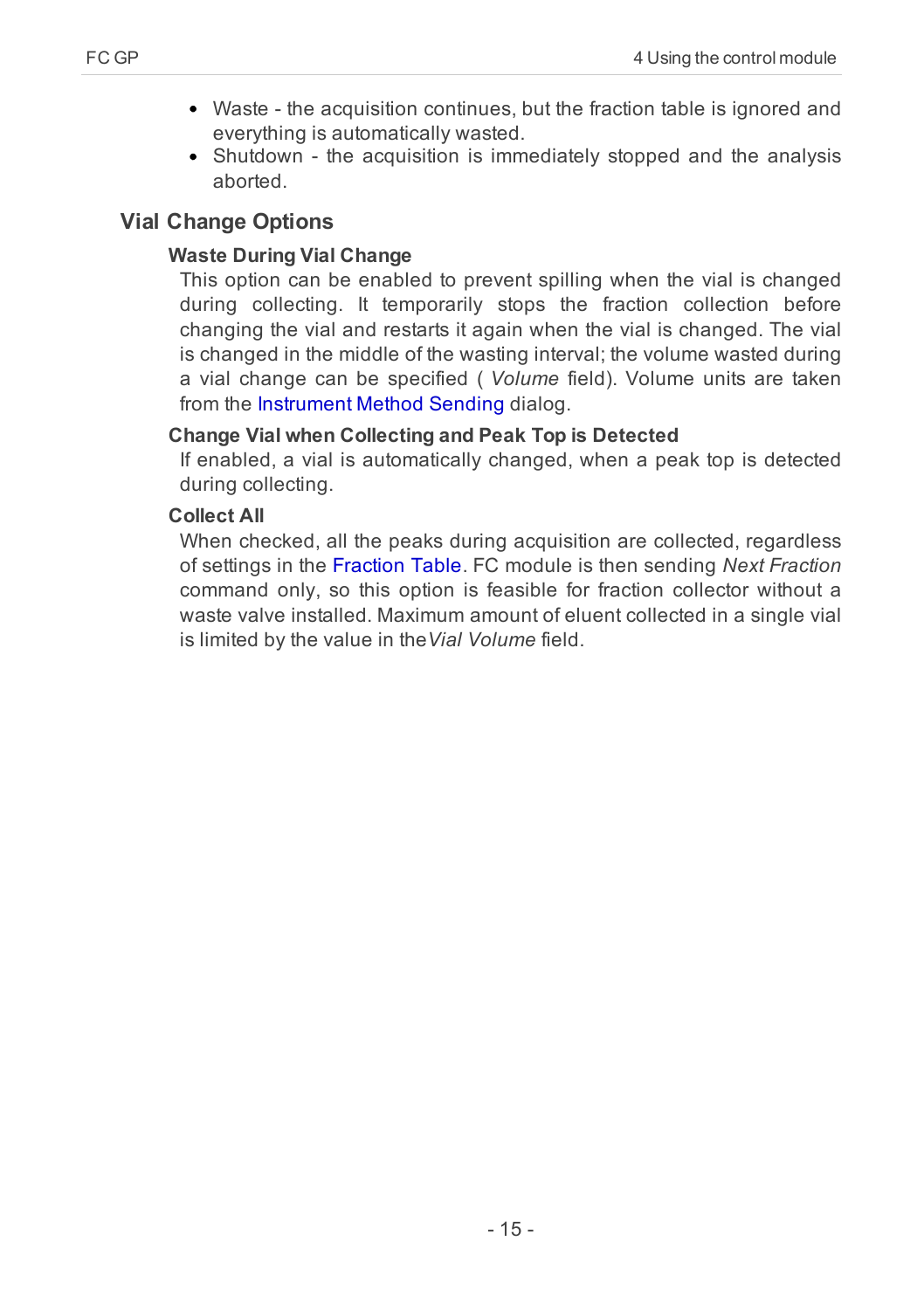# <span id="page-19-0"></span>**4.4 Data Acquisition window**

|                   |                 | Instrument 1 - Data Acquisition (Data\Instrument 1 - 17.12.2021 14 45 29)                                                                                                                                                                                                                                                                               |                     |  |      |      |                     |   |         |    |                               |                   | $\Box$ | $\mathsf{X}$ |
|-------------------|-----------------|---------------------------------------------------------------------------------------------------------------------------------------------------------------------------------------------------------------------------------------------------------------------------------------------------------------------------------------------------------|---------------------|--|------|------|---------------------|---|---------|----|-------------------------------|-------------------|--------|--------------|
| Eile              | <b>Analysis</b> | Display View Window Help A 国 应 区 面 @                                                                                                                                                                                                                                                                                                                    |                     |  |      |      |                     |   |         |    |                               |                   |        |              |
|                   |                 | $\triangleright \ \ \triangleright \ \ \triangleright \ \ \triangleright \ \ \widehat{\blacksquare} \ \ \textcircled{\blacksquare} \ \ \blacktriangleright \ \ \blacksquare \ \ \textcircled{\verb!}} \ \ \textcircled{\blacksquare} \ \ \textcircled{\verb!}} \ \ \textcircled{\blacksquare} \ \ \textcircled{\verb!}} \ \ \textcircled{\blacksquare}$ |                     |  | To 5 |      | min Signal From -10 |   | To 1000 | mV | <b>Common for All Signals</b> |                   |        |              |
| M.                |                 | Noise: 0,0039 mV                                                                                                                                                                                                                                                                                                                                        |                     |  |      |      |                     |   |         |    |                               |                   |        |              |
|                   |                 |                                                                                                                                                                                                                                                                                                                                                         |                     |  |      |      |                     |   |         |    |                               | $-$ Colibrick - 1 |        |              |
| $0,8-$            |                 |                                                                                                                                                                                                                                                                                                                                                         | 0,76 Fraction Delay |  |      |      |                     |   |         |    |                               |                   |        |              |
|                   |                 |                                                                                                                                                                                                                                                                                                                                                         |                     |  |      |      |                     |   |         |    |                               |                   |        |              |
| $0,6-$<br>Voltage |                 |                                                                                                                                                                                                                                                                                                                                                         |                     |  |      |      |                     |   |         |    |                               |                   |        |              |
| $0,4-$            |                 |                                                                                                                                                                                                                                                                                                                                                         |                     |  |      |      |                     |   |         |    |                               |                   |        |              |
|                   |                 |                                                                                                                                                                                                                                                                                                                                                         |                     |  |      |      |                     |   |         |    |                               |                   |        |              |
| $0,2-$            |                 | 0,47 Vial 1                                                                                                                                                                                                                                                                                                                                             |                     |  |      |      |                     |   |         |    |                               |                   |        |              |
| $0,0-$            |                 |                                                                                                                                                                                                                                                                                                                                                         |                     |  |      |      |                     |   |         |    |                               |                   |        |              |
|                   | $\Omega$        |                                                                                                                                                                                                                                                                                                                                                         |                     |  |      |      |                     | Ŕ |         |    |                               |                   |        | [min]        |
|                   | Time: 1,26 min  |                                                                                                                                                                                                                                                                                                                                                         | 28,420 mV           |  |      | Time |                     |   |         |    |                               |                   |        |              |

*Fig 11: Data Acquisition window*

The Data Acquisition window can display the fractions in the graph using the background color and also the start and stop fraction events and marker of the Fraction Delay. To see the fractions and markers right click the graph, choose *Properties…* to open the Graph Properties dialog and check the Show Events checkbox.

*Note:* The Fraction Delay in the picture will appear if the Delay Volume field in the Method Setup - FC - [Fraction](#page-14-0) Table dialog is set to nonzero value.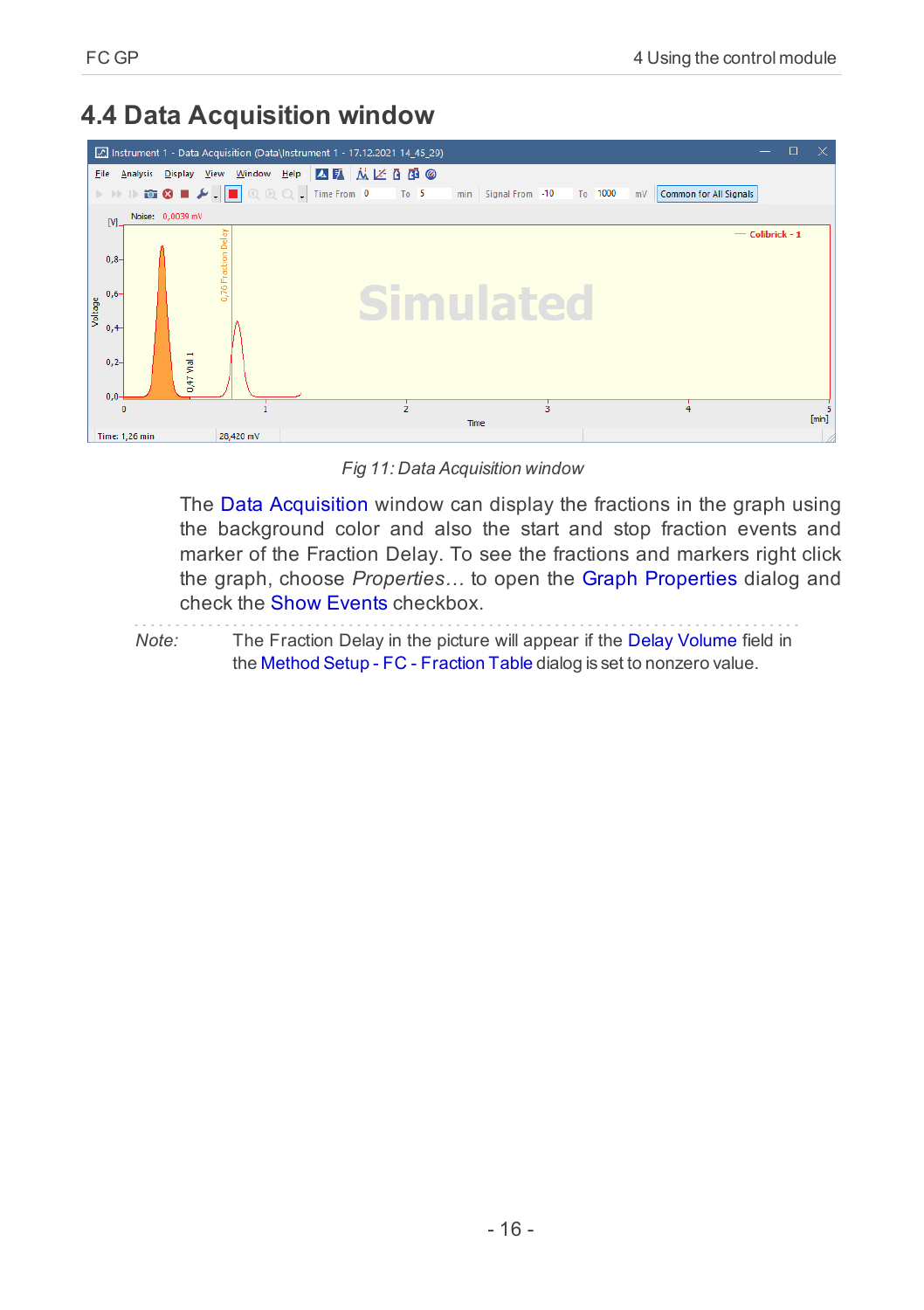# <span id="page-20-0"></span>**4.5 Device Monitor**

The Device Monitor window can be invoked by the *Monitor Device Monitor* command from the Instrument window or using the *Device Monitor* icon.



*Fig 12: Device Monitor*

It is possible to control the fraction collection manually from the Device Monitor. The automatic fraction collection is paused immediately after the first manual action is executed; it can be resumed again from the Device Monitor window.

#### **Vial Number**

Number of the current vial  $(1)$ used for fraction collection.

#### **Next Vial**

Manually changes the vial to the next one.

#### **Current Volume/Waste**

Displays the volume collected in the vial so far ② . Text will change to *Waste*, when the fraction collector is not collecting.

#### **Start Collecting/Stop Collecting**

Manually starts the fraction collection. During the manual collection the text changes to *Stop Collecting* and the button can be used to stop the collection. As soon as the manual collection stops, text changes back to *Start Collecting* and the button can be used to start another manual collection.

#### **Resume Method**

This button is enabled only when the collection is manually controlled. It stops the manual control and resumes the automatic fraction collection according to the used method.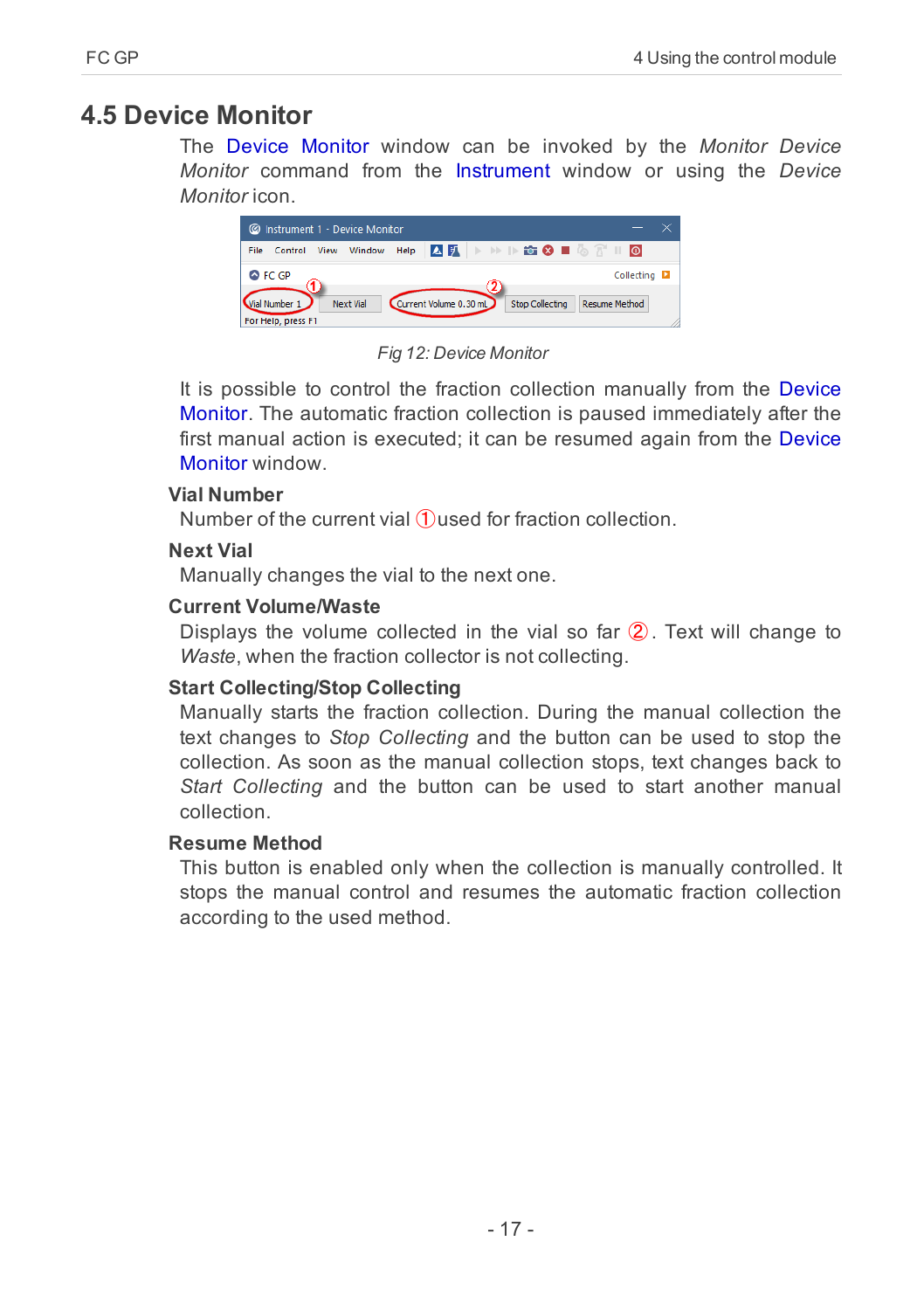# <span id="page-21-0"></span>**4.6 Digital Outputs of FC GP**

The **FC GP**contains two **digital TTL outputs**, which are also designed as relay contacts. The Digital Outputs of FC GP dialog is accessible from the main [Clarity](ms-its:Clarity.chm::/Help/010-clarity/010.000-clarity/010-clarity.htm) window using the *System - Digital Outputs…* menu item, or appropriate icon in the main window.

| <b>Digital Outputs of FC GP</b> |                   |               |
|---------------------------------|-------------------|---------------|
| Output Initial State:<br>no.    | Current<br>State: | Descriptions: |
| 1                               |                   | Collect       |
| <sup>2</sup>                    |                   | Next          |
|                                 |                   | Close<br>Help |

*Fig 13: DigitalOutputs of FC GP*

#### **Output no.**

Lists the numbers of individual outputs.

### **Initial State**

Selects the **Initial** status of the digital output when the station starts. The status is indicated in two halves: the first shows the digital output (*Output*) and the second its usability as a relay (*Relay*).

## **Current State**

Displays and enables modification of the current status of outputs. The status is indicated in two halves: the first shows the digital output (*Output*) and the second its usability as a relay (*Relay*).

Change in these columns takes effect immediately. To change the status click the corresponding field with the inscription *HIGH* or *LOW* indicating the output value. The output status is also indicated by color, where gray corresponds to logical zero (*LOW*) and green to logical one (*HIGH*).

## **Descriptions**

Outline description indicating the meaning of individual outputs. The names of individual digital outputs can be edited in the [DataApex](#page-12-0) FC GP [Setup](#page-12-0) dialog accessible from the System [Configuration](ms-its:Clarity.chm::/Help/010-clarity/010.010-system/010.010-configuration.htm) dialog.

*Note:* It is not possible to access the Digital Outputs dialog of the device that is configured solely on the Instrument you do not have the access to. The access to particular Instruments for different users may be set in the [User](ms-its:Clarity.chm::/Help/010-clarity/010.010-system/010.010-user-accounts.htm) [Accounts](ms-its:Clarity.chm::/Help/010-clarity/010.010-system/010.010-user-accounts.htm) dialog.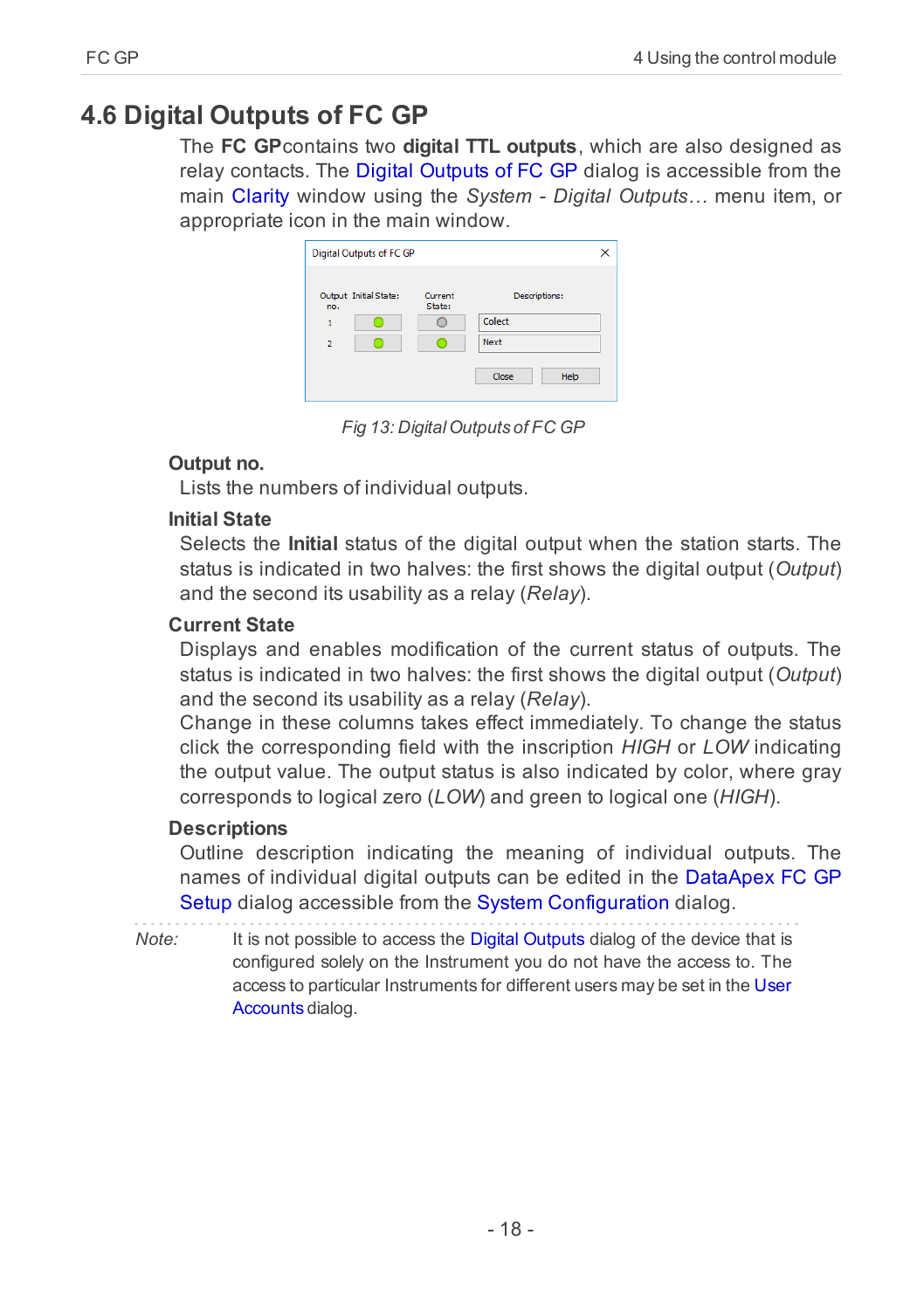# <span id="page-22-0"></span>**4.7 Chromatogram window**



*Fig 14: Chromatogram - FC Result window*

A new FC Result tab was added to the Chromatogram window. The *Fraction Collector Compound Table* presented on it contains the information on collected fractions.

#### **Index**

The index of the collected fraction.

## **Start Time**

The time when the collection of the respective fraction was started. The Start Time is shown in minutes.

## **End Time**

The time when the collection of the respective fraction ended. The End Time is shown in minutes.

## **Compound**

Name of the fraction collected. The names used are taken from the *Fraction Table* in the Method Setup - FC dialog.

## **Vial**

The number of the vial with the collected fraction.

## **Volume**

The volume of the fraction collected. Volume units are taken from Instrument Method Sending dialog.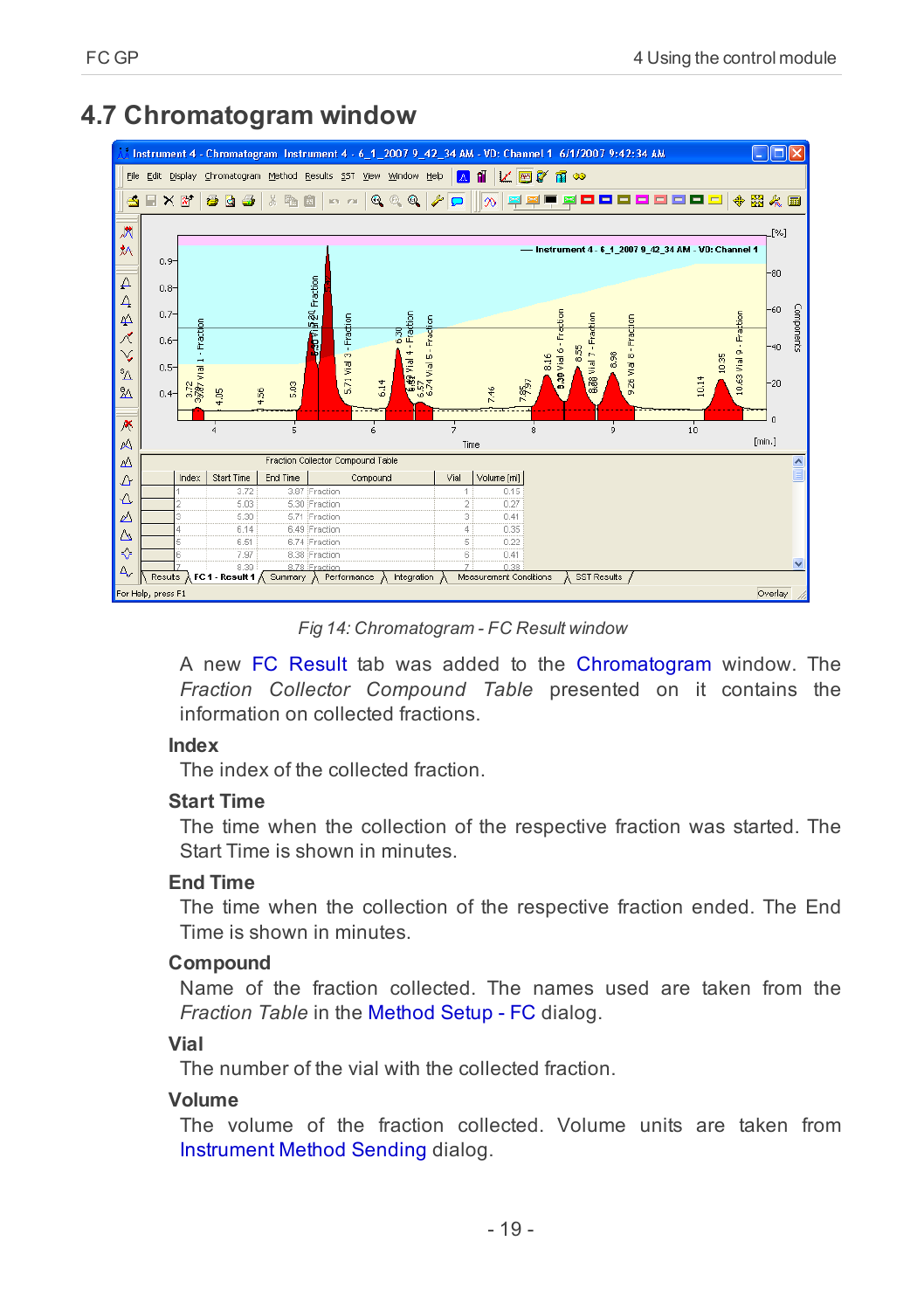*Note:* If the volume of any fraction during the analysis exceeds the fraction volume set in the *Fraction Table* of the Method Setup - FC dialog, the *Fraction Collector Compound Table* will contain several rows with increasing Index and Vial Numbers, but the same Compound name.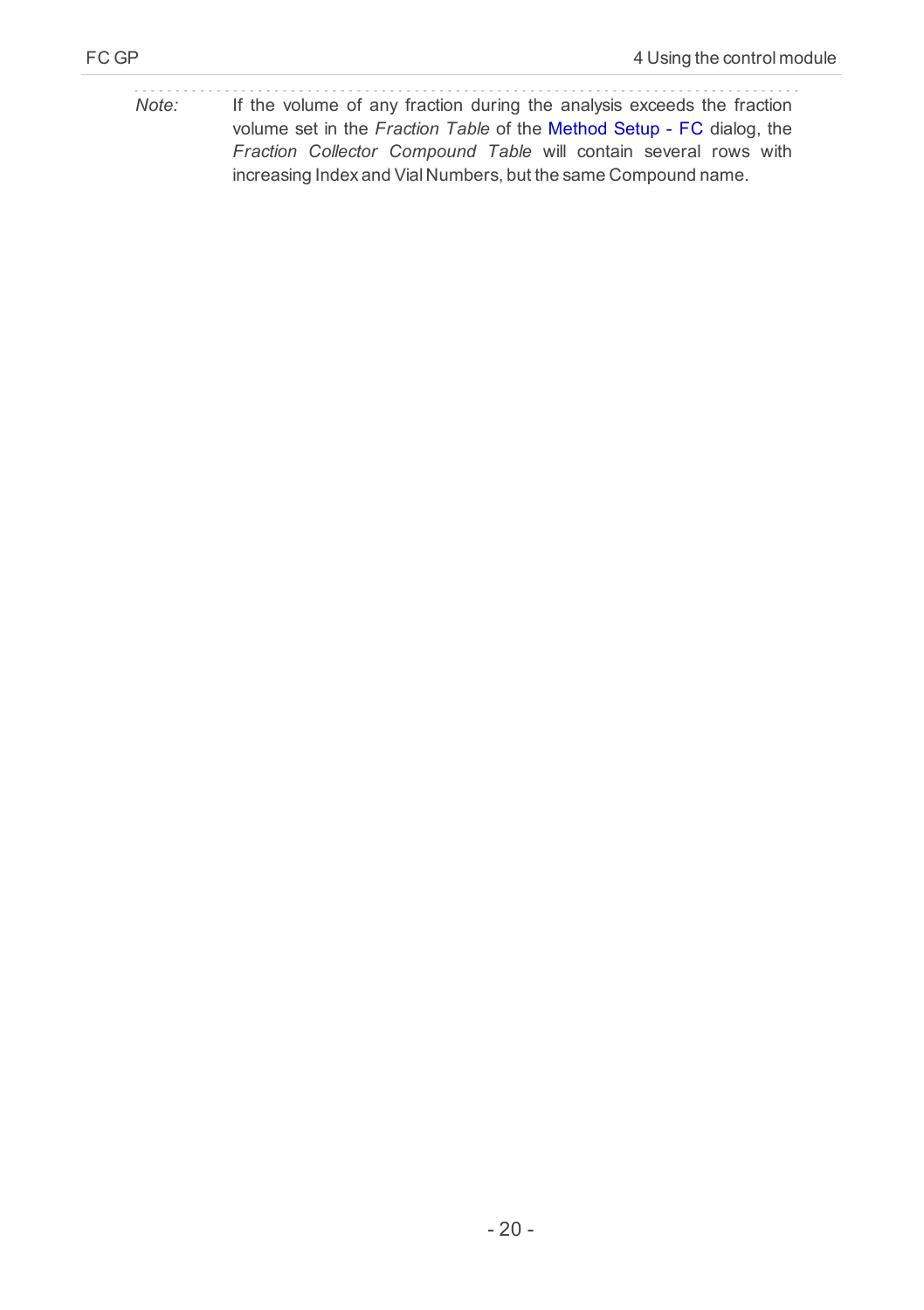# <span id="page-24-0"></span>**4.8 Report Setup**

| <b>Report Setup Method</b>                                                                                                                                                                    |                                                                                                           |                                                                                                                                                                                                                                        | $\times$                                                                                                              |
|-----------------------------------------------------------------------------------------------------------------------------------------------------------------------------------------------|-----------------------------------------------------------------------------------------------------------|----------------------------------------------------------------------------------------------------------------------------------------------------------------------------------------------------------------------------------------|-----------------------------------------------------------------------------------------------------------------------|
| Page Setup<br>Lab. Header<br>Report Header<br>Method<br><b>O</b> Calibration<br>C Chromatogram<br><b>O</b> Results<br><b>O</b> Sequence<br><b>O</b> SST<br><b>O</b> PDA<br>Audit & Signatures | $\nabla$ Print<br>On New Page<br>Signals<br>$\bigcirc$ All<br>Active Chromatogram<br>O Only Active Signal | $\sqrt{\ }$ Info Header<br>Instrument Parameters<br>Acquisition Parameters<br>$\Box$ GLP Info<br><b>⊘</b> Event Table<br>Injection Control<br>Instrument Control<br>Integration Table<br>Calculation Parameters<br><b>⊘</b> PDA Method | 日<br>OK<br>Cancel<br>Help<br><b>New</b><br>Open<br>Save As<br>Printer<br>Preview<br>Print<br>Print To PDF<br>Send PDF |

*Fig 15: Report Setup - Method dialog*

Fraction Collector parameters can be displayed and printed in the report by checking the *Instrument Control* checkbox in the Report Setup - Method tab.

|        | <b>10</b> Print Preview                                                           |            |                            |                             |                                                   |                 |                        |                         |                               |                         | $\frac{1}{2} \left( \frac{1}{2} \right) \left( \frac{1}{2} \right) \left( \frac{1}{2} \right)$ | □                   | $\times$     |
|--------|-----------------------------------------------------------------------------------|------------|----------------------------|-----------------------------|---------------------------------------------------|-----------------|------------------------|-------------------------|-------------------------------|-------------------------|------------------------------------------------------------------------------------------------|---------------------|--------------|
|        |                                                                                   |            |                            |                             | 信 Print 國 Print to PDF A Send PDF 4 ▶ ■ ⊕ ⊖ Close |                 |                        |                         |                               |                         |                                                                                                |                     |              |
|        | <b>Start Vial Number</b><br>1<br>Last Vial Number<br>10                           |            |                            | Remet at<br>After Last Vial |                                                   |                 | Each Run<br>Waste      |                         |                               |                         |                                                                                                | $\hat{\phantom{a}}$ |              |
|        | Vial Change Options<br>Waste During Change<br>No<br>Change Vial at Peak Top<br>No |            |                            | Volume                      |                                                   |                 | $\cdots$               |                         |                               |                         |                                                                                                |                     |              |
|        | Collect All<br>No                                                                 |            |                            | <b>Vial Volume</b>          |                                                   |                 | $\cdots$               |                         |                               |                         |                                                                                                |                     |              |
|        |                                                                                   |            |                            | <b>Fraction Table</b>       |                                                   |                 |                        |                         |                               |                         |                                                                                                |                     |              |
|        |                                                                                   | Name       | <b>Start Time</b><br>[min] | Stop Time<br>[min]          | <b>Fraction Volume</b><br>[mL]                    | Detector Signal | <b>Sanal Condition</b> | Level<br>Start<br>Value | Level<br><b>Stop</b><br>Value | Slope<br>Start<br>Value | Slape<br>Stop<br>Value                                                                         | <b>Fiter</b>        |              |
|        |                                                                                   | Compound 1 | 1,000                      | 3,000                       | 10,00                                             | Colibrick - 1   | Leve                   | 0.200<br>               | 0.150<br>---------            | $\sim$<br>              | <br>---------                                                                                  |                     |              |
|        |                                                                                   | Compound 2 | 3,000                      | 3,700                       | 10.00                                             | Colbrick - 1    | None                   | --                      | --                            | --                      | ---                                                                                            |                     |              |
|        |                                                                                   | Compound 3 | 3,200                      | 3,400                       | 10.00                                             | Colibrick - 1   | Nane<br><br>           | <br>---------------     | <br>-----------               | 1,500<br>               | <br>-----------                                                                                |                     |              |
|        |                                                                                   | Compound 4 | 3,400                      | 6,000                       | 10.00                                             | Colibrick - 1   | Level                  | 0.200                   | 0.150                         | --                      | ---                                                                                            |                     | $\checkmark$ |
| Page 3 |                                                                                   |            |                            |                             |                                                   |                 |                        |                         |                               |                         |                                                                                                |                     |              |

*Fig 16: Print Preview*

All parameters from the Method Setup - FC dialog are displayed and printed, along with the data from other control modules such as GC or LC.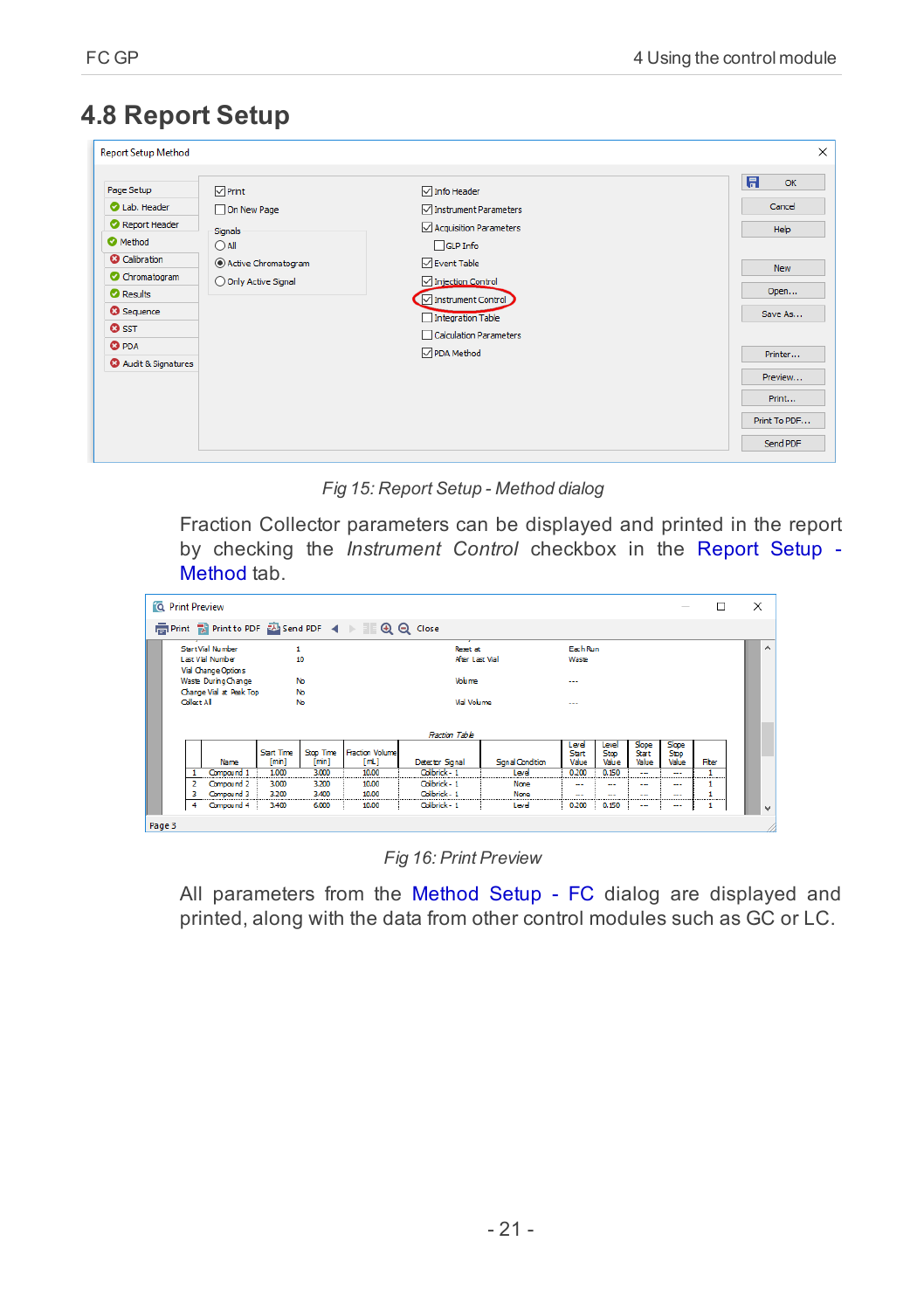| <b>Report Setup Method</b>                                                                                        |                                                                                   |                                                                                                           | $\times$                                     |
|-------------------------------------------------------------------------------------------------------------------|-----------------------------------------------------------------------------------|-----------------------------------------------------------------------------------------------------------|----------------------------------------------|
| Page Setup<br>Lab. Header<br><b>O</b> Report Header<br><b>O</b> Method<br><b>C</b> Calibration                    | $\nabla$ Print<br>On New Page<br>Signals<br>$\bigcirc$ All<br>Active Chromatogram | Result Table<br>All Signals Result Table<br>Special Results<br>Performance Table<br>Chromatogram Comments | 日<br>OK<br>Cancel<br>Help                    |
| <b>O</b> Chromatogram<br><b>O</b> Results<br><b>O</b> Sequence<br><b>Q</b> SST<br><sup>3</sup> Audit & Signatures | O Only Active Signal                                                              | Summary Table<br>Word Wrap Long Texts<br><b>Table Layout</b><br>As on Screen<br>○ Force Inverted          | <b>New</b><br>Open<br>Save As<br>Printer     |
|                                                                                                                   |                                                                                   | <b>Print Options</b><br>Print User Column Formulas                                                        | Preview<br>Print<br>Print To PDF<br>Send PDF |

*Fig 17: Report Setup - ResultsSettings*

It is also possible to print the Result Table generated by the FC GP module in the Chromatogram window by checking the *Special Results* checkbox in the Report Setup - Results tab.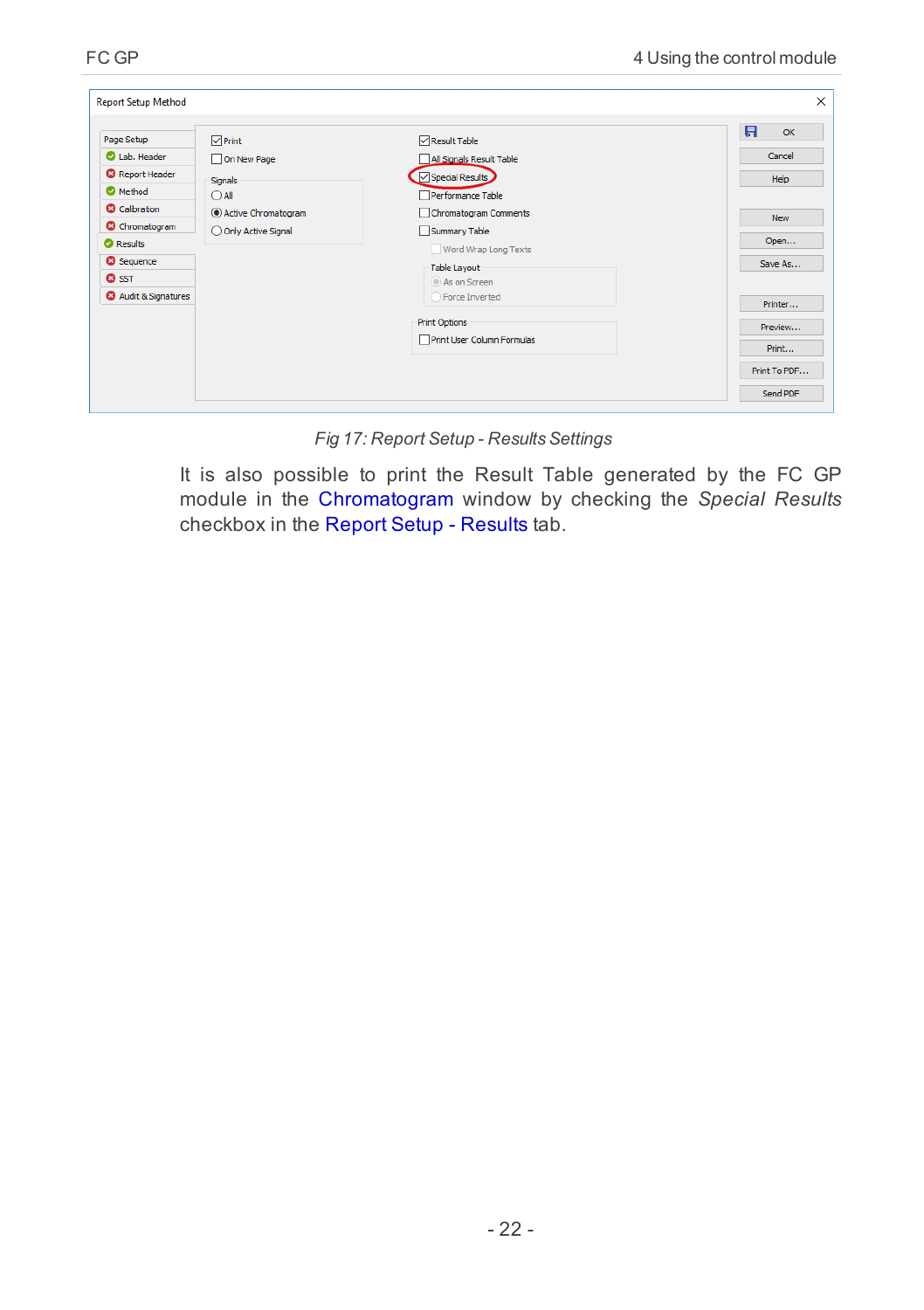# <span id="page-26-0"></span>**5 How to**

The General Purpose Fraction Collector (FC GP) can be configured to enable large variety of options to control various fraction collectors that are controlled using the Collect/Waste input (see Requirements).

The "How to" section describes certain configurations and procedures in detail to make it easier for users to set the commonly required options.